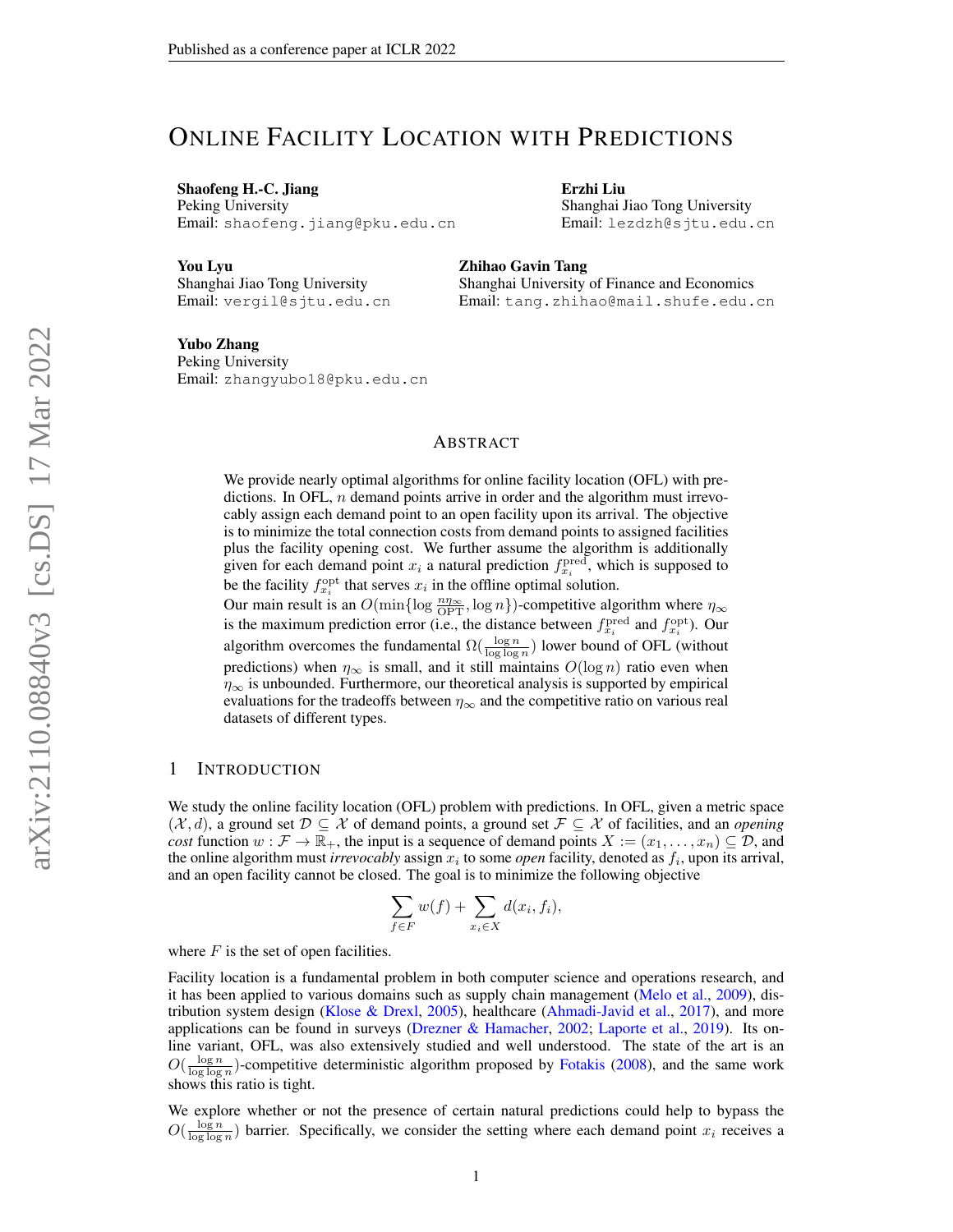predicted facility  $f_{x_i}^{\text{pred}}$  that is supposed to be  $x_i$ 's assigned facility in the (offline) optimal solution. This prediction is very natural, and it could often be easily obtained in practice. For instance, if the dataset is generated from a latent distribution, then predictions may be obtained by analyzing past data. Moreover, predictions could also be obtained from external sources, such as expert advice, and additional features that define correlations among demand points and/or facilities. Previously, predictions of a similar flavor were also considered for other online problems, such as online caching [\(Rohatgi,](#page-10-3) [2020;](#page-10-3) [Lykouris & Vassilvitskii,](#page-10-4) [2021\)](#page-10-4), ski rental [\(Purohit et al.,](#page-10-5) [2018;](#page-10-5) [Gollapudi](#page-10-6) [& Panigrahi,](#page-10-6) [2019\)](#page-10-6) and online revenue maximization [\(Medina & Vassilvitskii,](#page-10-7) [2017\)](#page-10-7).

#### 1.1 OUR RESULTS

Our main result is a near-optimal online algorithm that offers a smooth tradeoff between the prediction error and the competitive ratio. In particular, our algorithm is  $O(1)$ -competitive when the predictions are perfectly accurate, i.e.,  $f_{x_i}^{\text{pred}}$  is the nearest neighbor of  $x_i$  in the optimal solution for every  $1 \leq i \leq n$ . On the other hand, even when the predictions are completely wrong, our algorithm still remains  $O(\log n)$ -competitive. As in the literature of online algorithms with predictions, our algorithm does not rely on the knowledge of the prediction error  $\eta_{\infty}$ .

<span id="page-1-2"></span>**Theorem 1.1.** *There exists an*  $O(\min\{\log n, \max\{1, \log \frac{n\eta_{\infty}}{\text{OPT}}\}\})$ *-competitive algorithm for the OFL* with predictions, where  $\eta_{\infty} := \max_{1 \leq i \leq n} d(f_{x_i}^{\text{pred}}, f_{x_i}^{\text{opt}})$  measures the maximum prediction error, and  $f_{x_i}^{\text{opt}}$  is the nearest neighbor of  $x_i$  from the offline optimal solution  $\text{OPT}^1$  $\text{OPT}^1$ .

Indeed, we can also interpret our result under the robustness-consistency framework which is widely considered in the literature of online algorithms with predictions (cf. [Lykouris & Vassilvitskii](#page-10-4) [\(2021\)](#page-10-4)), where the robustness and consistency stand for the competitive ratios of the algorithm in the cases of arbitrarily bad predictions and perfect predictions, respectively. Under this language, our algorithm is  $O(1)$ -consistent and  $O(\log n)$ -robust. We also remark that our robustness bound nearly matches the lower bound for the OFL without predictions.

One might wonder whether or not it makes sense to consider a related error measure,  $\eta_1$  :=  $\sum_{i=1}^{n} d(f_{x_i}^{\text{pred}}, f_{x_i}^{\text{opt}})$ , which is the *total* error of predictions. Our lower bound result (Theorem [1.2\)](#page-1-1) shows that a small  $\eta_1$  is not helpful, and the dependence of  $\eta_{\infty}$  in our upper bound is fundamental (see Section  $F$  for a more detailed explanation). The lower bound also asserts that our algorithm is nearly tight in the dependence of  $\eta_{\infty}$ .

<span id="page-1-1"></span>**Theorem 1.2.** *Consider OFL with predictions with a uniform opening cost of* 1*. For every*  $\eta_{\infty} \in$  $(0, 1]$ , there exists a class of inputs, such that no (randomized) online algorithm is  $o(\frac{\log \frac{n_{\eta_{\infty}}}{\log \log n}}{\log \log n})$ *competitive, even when*  $\eta_1 = O(1)$ *.* 

As suggested by an anonymous reviewer, it might be possible to make the error measure  $\eta_{\infty}$  more "robust" by taking "outliers" into account. A more detailed discussion on this can be found in Section [G.](#page-17-0)

Empirical evaluation. We simulate our algorithm on both Euclidean and graph (shortest-path) datasets, and we measure the tradeoff between  $\eta_{\infty}$  and the empirical competitive ratio, by generating random predictions whose  $\eta_{\infty}$  is controlled to be around some target value. We compare with two baselines, the  $O(\log n)$ -competitive algorithm by [Meyerson](#page-10-8) [\(2001\)](#page-10-8) which do not use the prediction at all, and a naive algorithm that always trusts the prediction. Our algorithm significantly outperforms Meyerson's algorithm when  $\eta_{\infty} \to 0$ , and is still comparable to Meyerson's algorithm when  $\eta_{\infty}$  is large where the follow-prediction baseline suffers a huge error.

We observe that our lead is even more significant on datasets with non-uniform opening cost, and this suggests that the prediction could be very useful in the non-uniform setting. This phenomenon seems to be counter-intuitive since the error guarantee  $\eta_{\infty}$  only concerns the connection costs without taking the opening cost into consideration (i.e., it could be that a small  $\eta_{\infty}$  is achieved by predictions of huge opening cost), which seems to mean the prediction may be less useful. Therefore, this actually demonstrates the superior capability of our algorithm in using the limited information from the predictions even in the non-uniform opening cost setting.

<span id="page-1-0"></span><sup>&</sup>lt;sup>1</sup>When the context is clear, we also use OPT to denote the optimal solution.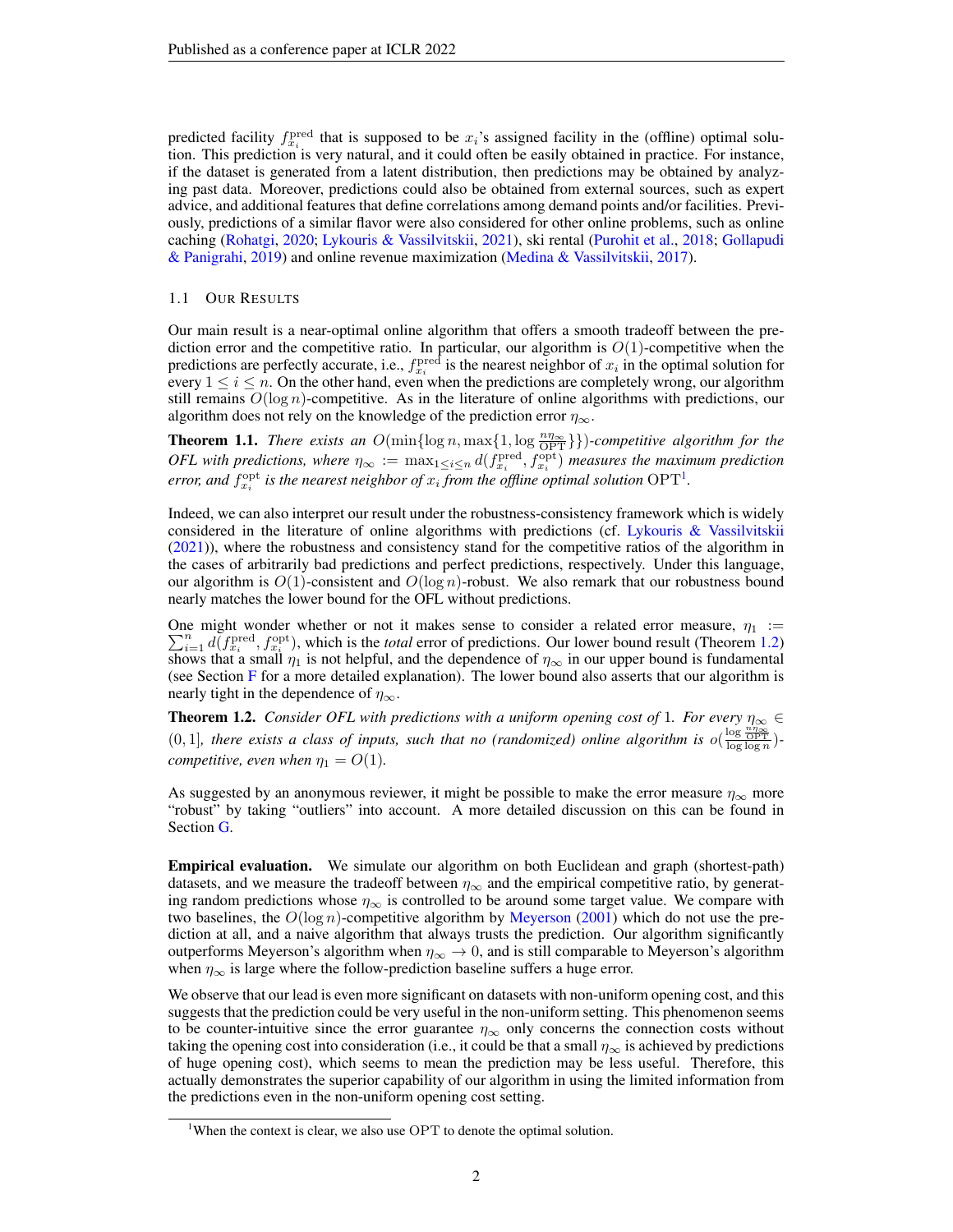Finally, we test our algorithm along with a very simple predictor that does not use any sophisticated ML techniques or specific features of the dataset, and it turns out that such a simple predictor already achieves a reasonable performance. This suggests that more carefully engineered predictors in practice is likely to perform even better, and this also justifies our assumption of the existence of a good predictor.

**Comparison to independent work.** A recent independent work by [Fotakis et al.](#page-9-3) [\(2021a\)](#page-9-3) considers OFL with predictions in a similar setting. We highlight the key differences as follows.

(i) We allow arbitrary opening cost  $w(\cdot)$ , while [Fotakis et al.](#page-9-3) [\(2021a\)](#page-9-3) only solves the special case of *uniform* facility location where all opening costs are equal. This is a significant difference, since as we mentioned (and will discuss in Section [1.2\)](#page-2-0)), the non-uniform opening cost setting introduces outstanding technical challenges that require novel algorithmic ideas.

(ii) For the uniform facility location setting, our competitive ratio is  $O(\log \frac{n\eta_{\infty}}{OPT}) = O(\log \frac{n\eta_{\infty}}{w})$ , while the ratio in [Fotakis et al.](#page-9-3) [\(2021a\)](#page-9-3) is  $\frac{\log(\text{err}_0)}{\log(\text{err}_1^{-1}\log(\text{err}_0))}$ , where  $\text{err}_0 = n\eta_{\infty}/w$ ,  $\text{err}_1 = \eta_1/w$ and w is the uniform opening cost. Our ratio is comparable to theirs when  $\eta_1$  is relatively small. However, theirs seems to be better when  $\eta_1$  is large, and in particular, it was claimed in [Fotakis](#page-9-3) [et al.](#page-9-3) [\(2021a\)](#page-9-3) that the ratio becomes constant when  $err_1 \approx err_0$ . Unfortunately, we think this claim contradicts with our lower bound (Theorem [1.2\)](#page-1-1) which essentially asserts that  $\eta_1 = O(\eta_\infty)$  is not helpful for the ratio. Moreover, when  $\eta_1$  is large, we find their ratio is actually not well-defined since the denominator  $log(err_1^{-1}log(err_0))$  is negative. Therefore, we believe there might be some unstated technical assumptions, or there are technical issues remaining to be fixed, when  $\eta_1$  is large.

Another independent work by [Panconesi et al.](#page-10-9) [\(2021\)](#page-10-9) considers a different model of predictions which is not directly comparable to ours. Upon the arrival of i-th demand point, a set of *multiple* predictions  $S_i$  is provided, each suggesting a list of facilities to be opened. Their algorithm achieves a cost of  $O(\log(|\bigcup_i S_i|) \text{OPT}(\bigcup_i S_i))$  where  $\text{OPT}(\bigcup_i S_i))$  is the optimal using only facilities in  $\bigcup_i S_i$ , and the algorithm also has a worst-case ratio of  $O(\frac{\log n}{\log \log n})$  in case the predictions are inaccurate. Similar to the abovemention [Fotakis et al.](#page-9-3) [\(2021a\)](#page-9-3) result, this result only works for uniform opening cost while ours work for arbitrary opening costs.

#### <span id="page-2-0"></span>1.2 TECHNICAL OVERVIEW

Since we aim for a worst-case (i.e., when the predictions are inaccurate)  $O(\log n)$  ratio, our algorithm is based on an  $O(\log n)$ -competitive algorithm (that does not use predictions) by [Meyerson](#page-10-8) [\(2001\)](#page-10-8), and we design a new procedure to make use of predictions. In particular, upon the arrival of each demand point, our algorithm first runs the steps of Meyerson's algorithm , which we call the Meyerson step, and then runs a new procedure (proposed in this paper) to open additional facilities that are "near" the prediction, which we call the Prediction step.

We make use of the following crucial property of Meyerson's algorithm. Suppose before the first demand point arrives, the algorithm is already provided with an initial facility set  $F$ , such that for every facility  $f^*$  opened in OPT,  $\overline{F}$  contains a facility  $f'$  that is of distance  $\eta_{\infty}$  to  $f^*$ , then Meyerson's algorithm is  $O(\log \frac{n\eta_{\infty}}{\text{OPT}})$ -competitive. To this end, our Prediction step aims to open additional facilities so that for each facility in OPT, the algorithm would soon open a close enough facility.

Uniform opening cost. There is a simple strategy that achieves this goal for the case of *uniform opening cost*. Whenever the Meyerson step decides to open a facility, we further open a facility at the predicted location. By doing so, we would pay twice as the Meyerson algorithm does in order to open the extra facility. As a reward, when the prediction error  $\eta_{\infty}$  is small, the extra facility would be good and close enough to the optimal facility.

Non-uniform opening cost. Unfortunately, this strategy does not extend to the non-uniform case. Specifically, opening a facility exactly at the predicted location could be prohibitively expensive as it may have huge opening cost. Instead, one needs to open a facility that is "close" to the prediction, but attention must be paid to the tradeoff between the opening cost and the proximity to the prediction.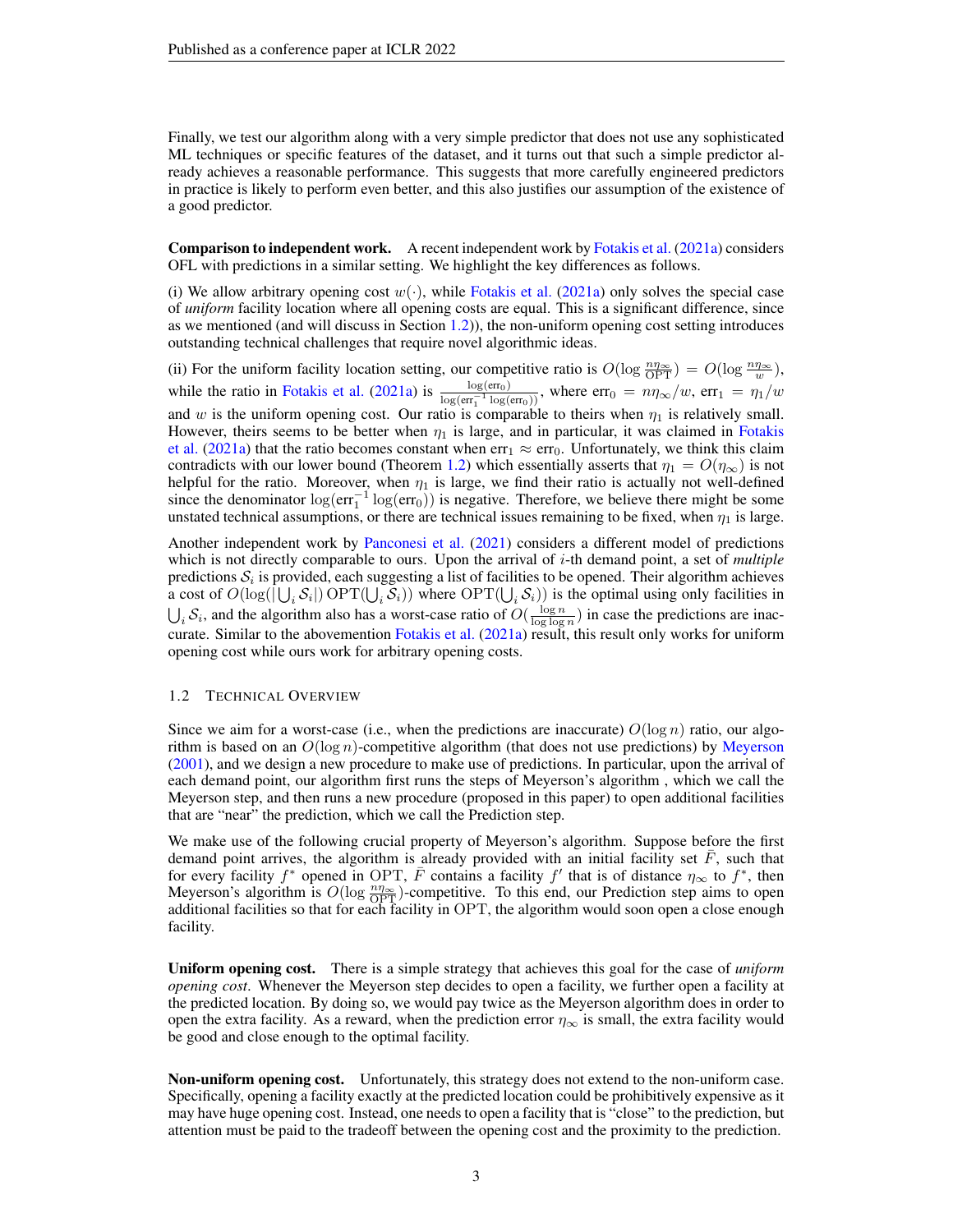The design of the Prediction step for the non-uniform case is the most technical and challenging of our paper. We start with opening an initial facility that is far from the prediction, and then we open a series of facilities within balls (centered at the prediction) of geometrically decreasing radius, while we also allow the opening cost of the newly open facility to be doubled each time. We stop opening facilities if the total opening cost exceeds the cost incurred by the preceding Meyerson step, in order to have the opening cost bounded.

We show that our procedure always opens a "correct" facility  $\hat{f}$  that is  $\Theta(\eta_{\infty})$  apart to the corresponding facility in OPT, and that the total cost until  $\hat{f}$  is opened is merely  $O(\text{OPT})$ . This is guaranteed by the gradually decreasing ball radius when we build additional facilities (so that the "correct" facility will not be skipped), and that the total opening cost could be bounded by that of the last opened facility (because of the doubling opening cost). Once we open this  $f$ , subsequent runs of Meyerson steps would be  $O(\log \frac{n\eta_{\infty}}{\text{OPT}})$ -competitive.

### 1.3 RELATED WORK

OFL is introduced by [Meyerson](#page-10-8) [\(2001\)](#page-10-8), where a randomized algorithm that achieves competitive ratios of  $O(1)$  and  $O(\log n)$  are obtained in the setting of random arrival order and adversarial arrival order, respectively. Later, [Fotakis](#page-9-2) [\(2008\)](#page-9-2) gave a lower bound of  $\Omega(\frac{\log n}{\log \log n})$  and proposed a deterministic algorithm matching the lower bound. In the same paper, Fotakis also claimed that an improved analysis of Meyerson's algorithm actually yields an  $O(\frac{\log n}{\log \log n})$  competitive ratio in the setting of adversarial order. Apart from this classical OFL, other variants of it are studied as well. Divéki & Imreh  $(2011)$  and [Bamas et al.](#page-9-5)  $(2020b)$  considered the dynamic variant, in which an open facility can be reassigned. Another variant, OFL with evolving metrics, was studied by [Eisenstat](#page-9-6) [et al.](#page-9-6) [\(2014\)](#page-9-6) and [Fotakis et al.](#page-9-7) [\(2021b\)](#page-9-7).

There is a recent trend of studying online algorithms with predictions and many classical online problems have been revisited in this framework. [Lykouris & Vassilvitskii](#page-10-4) [\(2021\)](#page-10-4) considered online caching problem with predictions and gave a formal definition of consistency and robustness. For the ski-rental problem, [Purohit et al.](#page-10-5) [\(2018\)](#page-10-5) gave an algorithm with a hyper parameter to maintain the balance of consistency and robustness. They also considered non-clairvoyant scheduling on a single machine. Gollapudi  $\&$  Panigrahi [\(2019\)](#page-10-6) designed an algorithm using multiple predictors to achieve low prediction error. Recently, [Wei & Zhang](#page-10-10) [\(2020\)](#page-10-10) showed a tight robustness-consistency tradeoff for the ski-rental problem. For the caching problem, [Lykouris & Vassilvitskii](#page-10-4) [\(2021\)](#page-10-4) adapted Marker algorithm to use predictions. Following this work, [Rohatgi](#page-10-3) [\(2020\)](#page-10-3) provided an improved algorithm that performs better when the predictor is misleading. [Bamas et al.](#page-9-5) [\(2020b\)](#page-9-5) extended the online primal-dual framework to incorporate predictions and applied their framework to solve the online covering problem. Medina  $& V$ assilvitskii [\(2017\)](#page-10-7) considered the online revenue maximization problem and [Bamas et al.](#page-9-8) [\(2020a\)](#page-9-8) studied the online speed scaling problem. Both [Antoniadis](#page-9-9) [et al.](#page-9-9)  $(2020)$  and Dütting et al.  $(2021)$  considered the secretary problems with predictions. [Jiang](#page-10-11) [et al.](#page-10-11) [\(2021\)](#page-10-11) studied online matching problems with predictions in the constrained adversary framework. [Azar et al.](#page-9-11) [\(2021\)](#page-9-11) and [Lattanzi et al.](#page-10-12) [\(2020\)](#page-10-12) considered flow time scheduling and online load balancing, respectively, in settings with error-prone predictions.

### 2 PRELIMINARIES

Recall that we assume a underlying metric space  $(\mathcal{X}, d)$ . For  $S \subseteq \mathcal{X}, x \in \mathcal{X}$ , define  $d(x, S) :=$  $\min_{y \in S} d(x, y)$ . For an integer t, let  $[t] := \{1, 2, \ldots, t\}$ . We normalize the opening cost function w so that the minimum opening cost equals 1, and we round down the opening cost of each facility to the closest power of 2. This only increases the ratio by a factor of 2 which we can afford (since we make no attempt to optimize the constant hidden in big  $O$ ). Hence, we assume the domain of w is  ${2^{i-1} \mid i \in [L]}$  for some *L*. Further, we use  $G_k$  to denote the set of facilities whose opening cost is at most  $2^{k-1}$ , i.e.  $G_k := {f \in \mathcal{F} \mid w(f) \le 2^{k-1}}$ , ∀1  $\le k \le L$ . Observe that  $G_0 = \emptyset$ .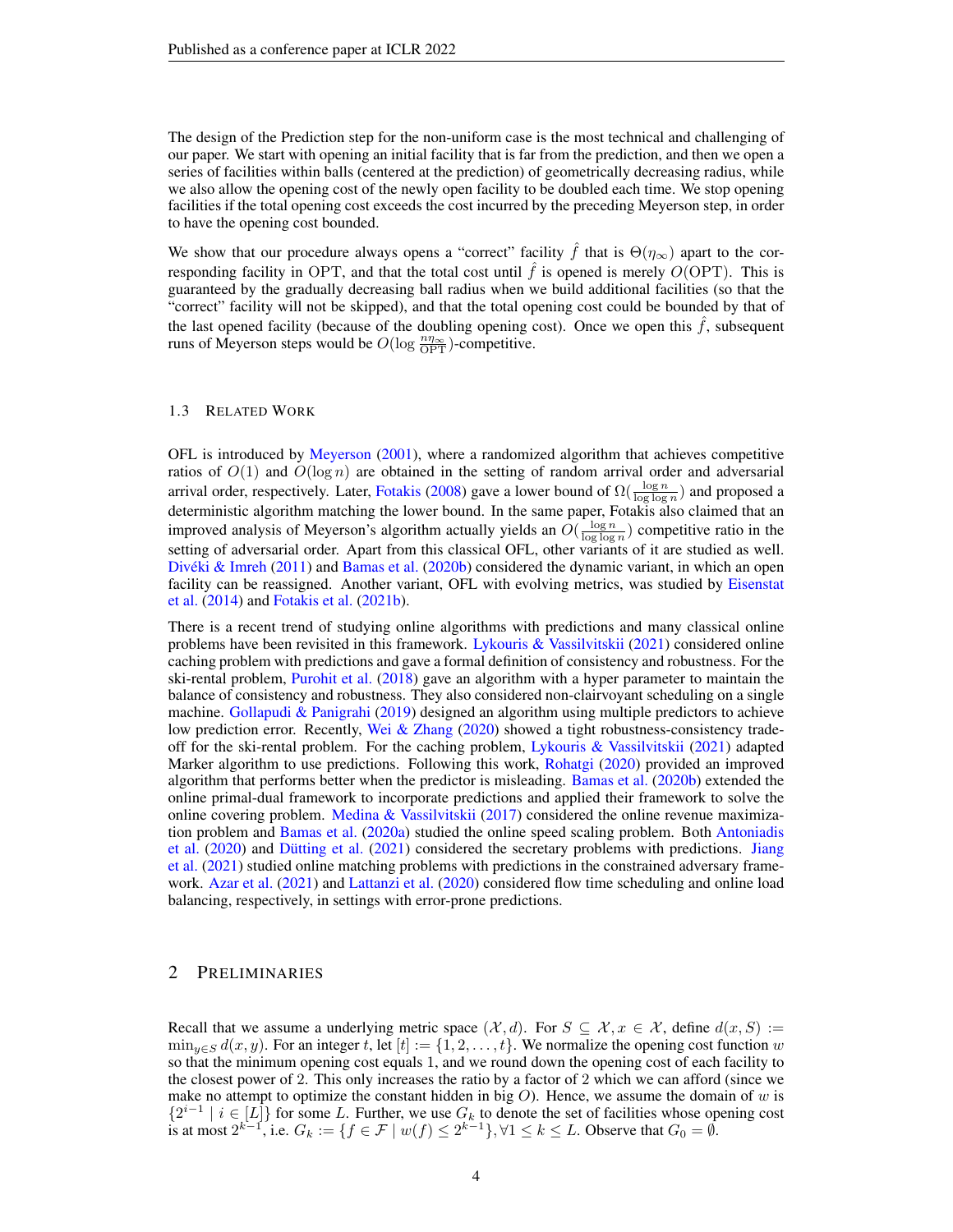<span id="page-4-0"></span>

1: initialize  $F \leftarrow \emptyset$ ,  $F_P \leftarrow \emptyset$   $\triangleright F$ ,  $F_P$  are the set of all open facilities and those opened by PRED 2: for arriving demand point  $x \in X$  and its associated  $f_x^{\text{pred}}$  do 3:  $\operatorname{cost}_{M}(x) \leftarrow \text{MAY}(x)$ <br>4:  $\operatorname{PRED}(f_x^{\text{pred}}, \operatorname{cost}_{M}(x))$ 4: PRED  $(f_x^{\text{pred}}, \text{cost}_M(x))$ 5: **procedure**  $M EY(x)$ 6: **for**  $k \in [L]$  **do**<br>7:  $f_k \leftarrow \arg n$ 7:  $f_k \leftarrow \arg \min_{f \in F \cup G_k} d(x, f)$ <br>8:  $\delta_k \leftarrow d(x, f_k)$ 8:  $\delta_k \leftarrow d(x, f_k)$ 9:  $p_k \leftarrow (\delta_{k-1} - \delta_k)/2^k$ , where  $\delta_0 = d(x, F)$ 10: let  $s_k \leftarrow \sum_{i=k}^{L} p_i$  for  $k \in [L]$ 11: sample  $r \sim \text{Uni}[0, 1]$ , and let  $i \in [L]$  be the index such that  $r \in [s_{i+1}, s_i)$ 12: **if** such i exists then 13:  $F \leftarrow F \cup f_i$ <br>
14: connect x to the nearest neighbor in F<br>
14: connect x to the nearest neighbor in F connect x to the nearest neighbor in  $F$ 15: **return**  $d(x, F) + w(f_i)$   $\triangleright$  if i does not exist, simply return  $d(x, F)$ 16: **procedure**  $PRED(f_x^{\text{pred}}, q)$ 17: repeat 18:  $r \leftarrow \frac{1}{2}d(f_x^{\text{pred}}, F_P)$ 19:  $f_{\text{open}} \leftarrow \arg \min_{f:d(f_x^{\text{pred}}, f) \leq r} w(f)$   $\triangleright$  break ties by picking the closest facility to  $f_x^{\text{pred}}$ 20: **if**  $q \geq w(f_{\text{open}})$  then 21:  $F \leftarrow F \cup f_{\text{open}}$ ,  $F_P \leftarrow F_P \cup f_{\text{open}}$   $\triangleright$  open facility at  $f_{\text{open}}$ 22:  $q \leftarrow q - w(f_{\text{open}})$ 23: **until**  $q < w(f_{\text{open}})$ 24: open facility at  $f_{\text{open}}$  with probability  $\frac{q}{w(f_{\text{open}})}$ , and update  $F, F_{\text{P}}$ 

### 3 OUR ALGORITHM: PREDICTION-AUGMENTED MEYERSON

We prove Theorem [1.1](#page-1-2) in this section. Our algorithm, stated in Algorithm [1,](#page-4-0) consists of two steps, the Meyerson step and the Prediction step. Upon the arrival of each demand point  $x$ , we first run the [Meyerson](#page-10-8) algorithm Meyerson [\(2001\)](#page-10-8), and let  $\cos t_M(x)$  be the cost from the Meyerson step. Roughly, for a demand point x, the Meyerson algorithm first finds for each  $k \geq 1$ , a facility  $f_k$ which is the nearest to x, among facilities of opening cost at most  $2^{k-1}$  and those have been opened, and let  $\delta_k = d(x, f_k)$ . Then, open a random facility from  $\{f_k\}_k$ , such that  $f_k$  is picked with probability  $(\delta_{k-1} - \delta_k)/2^k$ . For technical reasons, we do not normalize  $\sum_k p_k$ , and we simply truncate if  $\sum_k p_k > 1$ . Next, we pass the cost incurred in the Meyerson step (which is random) as the budget  $q$  to the Prediction step, and the Prediction step would use this budget to open a series of facilities through the repeat-until loop. Specifically, for each iteration in this loop, a facility is to be opened around distance  $r$  to the prediction, where  $r$  is geometrically decreasing, and the exact facility is picked to be the one with the minimum opening cost. The ratio of this algorithm is stated as follows.

<span id="page-4-1"></span>**Theorem 3.1.** *Prediction-augmented Meyerson is*  $O(\min\{\log n, \max\{1, \log \frac{n\eta_{\infty}}{\text{OPT}}\}\})$ *-competitive.* 

**Calibrating predictions.** Recall that  $\eta_{\infty} = \max_{i \in [n]} d(f_{x_i}^{\text{pred}}, f_{x_i}^{\text{opt}})$  can be unbounded. We show how to "calibrate" the bad predictions so that  $\eta_{\infty} = O(OPT)$ . Specifically, when a demand point x arrives, we compute  $f'_x := \arg \min_{f \in \mathcal{F}} \{d(x, f) + w(f)\}\)$ , and we calibrate  $f_x^{\text{pred}}$  by letting  $f_x^{\text{pred}} = f'_x \text{ if } d(x, f_x^{\text{pred}}) \ge 2d(x, f'_x) + w(f'_x).$ 

We show the calibrated predictions satisfy  $\eta_{\infty} = O(OPT)$ . Indeed, for every demand point x,  $d(f'_x, f_x^{\text{opt}}) \leq d(x, f'_x) + d(x, f_x^{\text{opt}}) \leq 2d(x, f'_x) + w(f'_x) \leq O(\text{OPT})$ , where the second to last inequality follows from the optimality (i.e., the connection cost  $d(x, f_x^{\text{opt}})$  has to be smaller than the cost of first opening  $f'_x$  then connecting x to  $f'_x$ ). Note that, if  $\eta_{\infty} = O(OPT)$  then  $\frac{n\eta_{\infty}}{OPT} = O(n)$ , hence it suffices to prove a single bound  $O(\max\{1, \log \frac{n\eta_{\infty}}{\text{OPT}}\})$  for Theorem [3.1](#page-4-1) (i.e., ignoring the outer min).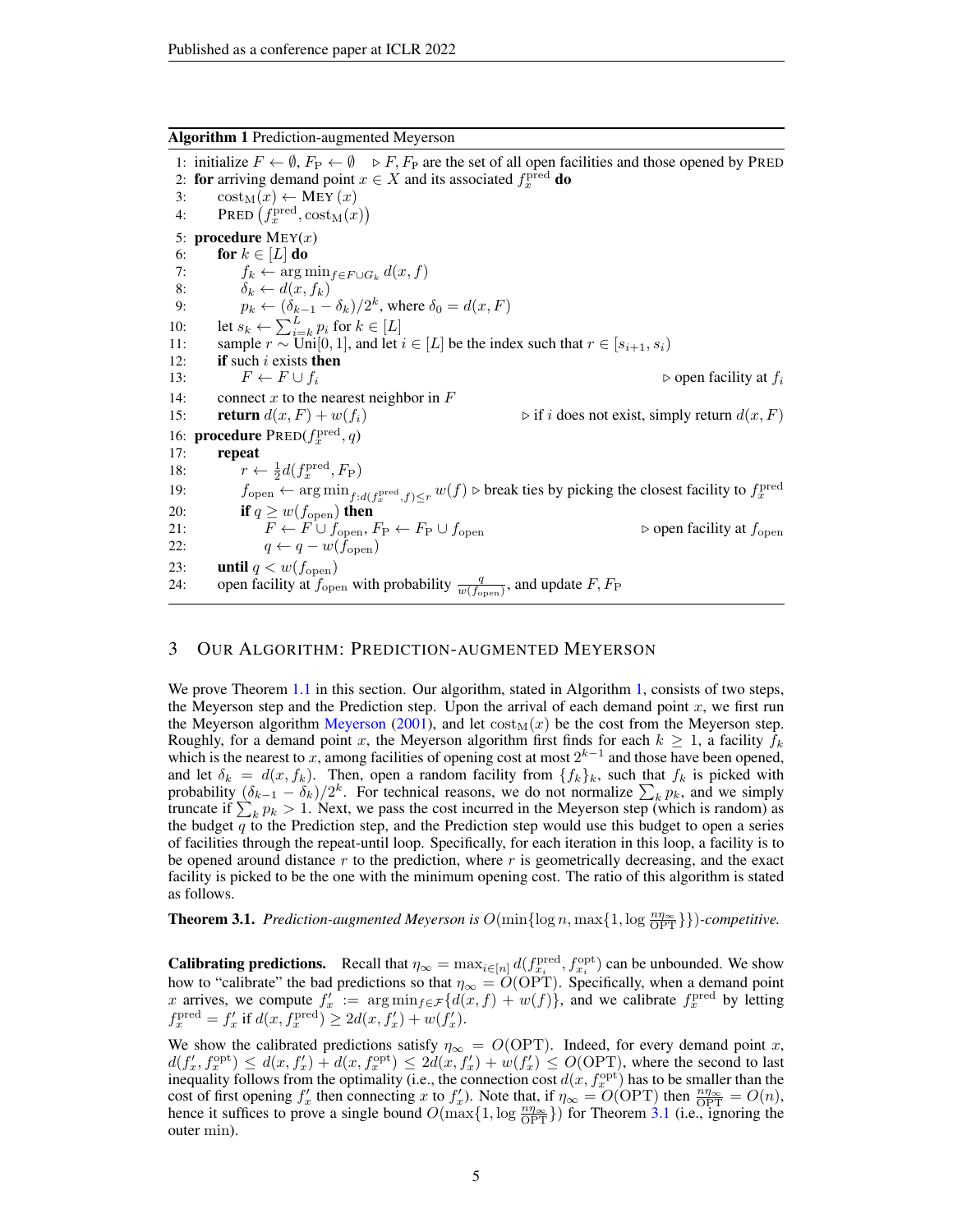**Algorithm analysis.** Let  $F_{\text{opt}}$  be the set of open facilities in the optimal solution. We examine each  $f^* \in F_{\text{opt}}$  and its corresponding demand points separately, i.e. those demand points connecting to  $f^*$  in the optimal solution. We denote this set of demand points by  $X(f^*)$ .

**Definition 3.2** (Open facilities). For every demand point x, let  $F(x)$  be the set of open facilities right after the arrival of request x,  $F(x)$  be the set of open facilities right before the arrival of x, and  $\overline{F}(x) = F(x) \setminus \overline{F}(x)$  be the set of the newly-open facilities on the arrival of x. Moreover, let  $F_{\text{M}}(x)$ ,  $F_{\text{P}}(x)$  be a partition of  $F(x)$ , corresponding to the facilities opened by MEY and PRED, respectively. Let  $\bar{F}_{\rm M}(x)$ ,  $\hat{F}_{\rm M}(x)$ ,  $\bar{F}_{\rm P}(x)$ ,  $\hat{F}_{\rm P}(x)$  be defined similarly.

**Definition 3.3** (Costs). Let  $\text{cost}_M(x) = w(\hat{F}_M(x)) + d(x, (F_M(x) \cup \bar{F}_P(x)))$  be the total cost from MEY step. Let  $\text{cost}_{P}(x) = w(\hat{F}_{P}(x))$  be the cost from PRED step. Let  $\text{cost}(x) =$  $\cot_M(x) + \cot_N(x)$  be the total cost of x.

Recall that after the MEY step, we assign a total budget of  $\cos t_M(x)$  to the PRED step. That is, the expected cost from the PRED step is upper bounded by the cost from the MEY step. We formalize this intuition in the following lemma.

<span id="page-5-1"></span>**Lemma 3.4.** *For each demand point*  $x \in X$ ,  $\mathbb{E}[\text{cost}(x)] = 2 \mathbb{E}[\text{cost}_M(x)]$ *.* 

*Proof.* Consider the expected cost from the PRED step. Given arbitrary  $F_p$ , q, there is only one random event from the algorithm and it is straightforward to see that the expected cost equals q. Notice that our algorithm assigns a total budget of  $q = \cosh(x)$ . Thus,  $\mathbb{E}[\cot(x)] = \mathbb{E}[\cot(x) +$  $\mathrm{cost}_{\mathrm{P}}(x)$ ] = 2  $\mathbb{E}[\mathrm{cost}_{\mathrm{M}}(x)].$ П

Therefore, we are left to analyze the total expected cost from the MEY step. The following lemma is the most crucial to our analysis. Before continuing to the proof of the lemma, we explain how it concludes the proof of our main theorem.

<span id="page-5-0"></span>**Lemma 3.5.** For every facility  $f^* \in F_{\text{opt}}$ , we have

$$
\sum_{x \in X(f^*)} \mathbb{E}[\text{cost}_M(x)] \le O\left(\max\left\{1, \log \frac{n\eta_{\infty}}{\text{OPT}}\right\}\right) \cdot \left(w(f^*) + \sum_{x \in X(f^*)} d(x, f^*)\right) + O\left(\frac{|X(f^*)|}{n} \cdot \text{OPT}\right)
$$

.

**Proof of Theorem [3.1.](#page-4-1)** Summing up the equation of Lemma [3.5](#page-5-0) for every  $f^* \in F_{\text{opt}}$ , we have

$$
\mathbb{E}[\text{ALG}] = \sum_{x \in X} \mathbb{E}[\text{cost}(x)] = 2 \sum_{x \in X} \mathbb{E}[\text{cost}_{\text{M}}(x)] = 2 \sum_{f^* \in F_{\text{opt}}} \sum_{x \in X(f^*)} \mathbb{E}[\text{cost}_{\text{M}}(x)]
$$
  
\n
$$
\leq \sum_{f^* \in F_{\text{opt}}} \left( O\left(\max\left\{1, \log \frac{n\eta_{\infty}}{\text{OPT}}\right\}\right) \cdot \left(w(f^*) + \sum_{x \in X(f^*)} d(x, f^*)\right) + O\left(\frac{|X(f^*)|}{n} \cdot \text{OPT}\right) \right)
$$
  
\n
$$
= O\left(\max\left\{1, \log \frac{n\eta_{\infty}}{\text{OPT}}\right\}\right) \cdot \text{OPT},
$$

where the second equality is by Lemma [3.4](#page-5-1) and the inequality is by Lemma [3.5,](#page-5-0) and this also implies that the ratio is  $O(1)$  when  $\eta_{\infty} = 0$ .  $\Box$ 

#### <span id="page-5-2"></span>3.1 PROOF OF LEMMA [3.5](#page-5-0)

Fix an arbitrary  $f^* \in F_{\text{opt}}$ . Let  $\ell^*$  be the integer such that  $w(f^*) = 2^{\ell^* - 1}$ , or equivalently  $f^* \in G_{\ell^*}$ . Let  $X(f^*) = \{x_1, x_2, \ldots, x_m\}$  be listed according to their arrival order. We remark that there can be other demand points arriving between  $x_i$  and  $x_{i+1}$ , but they must be connected to other facilities in the optimal solution. Let  $\ell_i$  be the index  $\ell$  such that  $d(f^*, \vec{F}(x_i)) \in [2^{\ell-1}, 2^{\ell})$ .  $\ell_i$  can be negative and if  $d(f^*, \overline{F}(x_i)) = 0$ , let  $\ell_i = -\infty$ . Observe that  $d(f^*, \overline{F}(x_i))$  and  $\ell_i$  are non-increasing in i. Let  $\tau$  be the largest integer i with  $d(f^*, \bar{F}(x_i)) > \min\{7\eta_{\infty}, 4w(f^*)\}$ . Note that  $\tau$  is a random variable. We refer to the demand sequence before  $x<sub>\tau</sub>$  as the long-distance stage and the sequence after  $x_{\tau}$  as the short-distance stage. In this section, we focus on the case when  $7\eta_{\infty} \le 4w(f^*)$ . The proof for the other case is very similar and can be found in Section [E.](#page-14-0)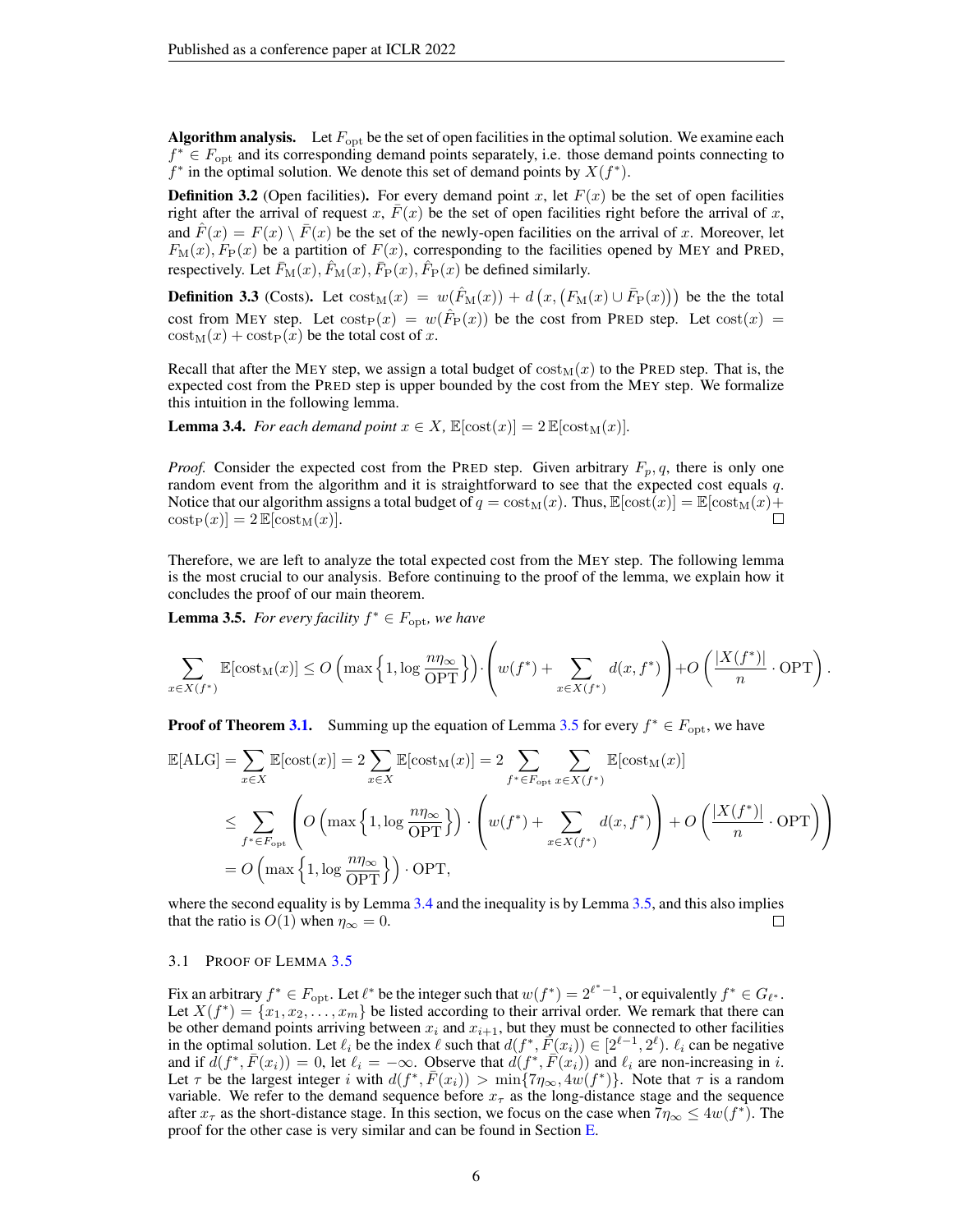Long-distance stage. We start with bounding the total cost in the long-distance stage. Intuitively, our procedure PRED would quickly build a facility that is close to  $f^*$  within a distance of  $O(\eta_{\infty})$ , since it is guaranteed that for each demand point  $x_i$ , the distance between  $f^*$  and its corresponding prediction  $f_{x_i}^{\text{pred}}$  is at most  $\eta_{\infty}$ . Formally, we prove the following statements.

<span id="page-6-0"></span>**Lemma 3.6.**  $\mathbb{E}\left[\sum_{i \leq \tau} \text{cost}_M(x_i)\right] \leq 2w(f^*)$ .

*Proof.* The proof can be found in Section [A.](#page-10-13)

<span id="page-6-1"></span>**Lemma 3.7.**  $\mathbb{E}[\text{cost}_M(x_\tau)] \leq 2w(f^*) + 2\sum_{i=1}^m d(x_i, f^*).$ 

*Proof.* The proof can be found in Section [B.](#page-11-0)

Short-distance stage. Next, we bound the costs for the subsequence of demand points whose arrival is after the event that some facility near  $f^*$  is open. Formally, these demand points are  $x_i$ 's with  $i > \tau$ . The analysis of this part is conceptually similar to a part of the analysis of Meyerson's algorithm. However, ours is more refined in that it utilizes the already opened facility that is near  $f^*$ to get an improved  $O(\log \frac{n\eta_{\infty}}{\text{OPT}})$  ratio instead of  $O(\log n)$ . Moreover, Meyerson did not provide the full detail of this analysis, and our complete self-contained proof fills in this gap.

By the definition of  $\tau$ , we have  $d(f^*, \overline{F}(x_i)) \leq 7\eta_{\infty}$  for such  $i > \tau$ . For integer  $\ell$ , let  $I_{\ell} = \{i >$  $\tau \mid \ell_i = \ell$ . Then for t such that  $2^{t-1} > \min\{7\eta_{\infty}, 4w(f^*)\}$ , we have  $I_t = \emptyset$ . Let  $\underline{\ell}$  be the integer that  $\frac{\text{OPT}}{n} \in [2^{\ell-1}, 2^{\ell})$ , and let  $\overline{\ell}$  be the integer such that  $\min\{7\eta_{\infty}, 4w(f^*)\} \in [2^{\ell-1}, 2^{\ell})$ . We partition all demand points with  $i > \tau$  into groups  $I_{\leq \ell-1}, I_{\ell}, \ldots, I_{\overline{\ell}}$  according to  $\ell_i$ , where  $I_{\leq \underline{\ell}-1} = \bigcup_{\ell \leq \underline{\ell}-1} I_{\ell}.$ 

<span id="page-6-2"></span>**Lemma 3.8.** 
$$
\mathbb{E}\left[\sum_{i\in I_{\leq \underline{\ell}-1}} \mathrm{cost}_M(x_i)\right] \leq \frac{2|X(f^*)|}{n} \cdot \mathrm{OPT}.
$$

*Proof.* The proof can be found in Section [C.](#page-12-0)

<span id="page-6-3"></span>**Lemma 3.9.** For every  $\ell \in [\underline{\ell}, \overline{\ell}], \mathbb{E} \left[ \sum_{i \in I_{\ell}} \text{cost}_{M}(x_i) \right] \leq 18 \sum_{i \in I_{\ell}} d(x_i, f^*) + 32w(f^*).$ 

*Proof.* The proof can be found in Section [D.](#page-12-1)

**Proof of Lemma [3.5.](#page-5-0)** We conclude Lemma [3.5](#page-5-0) by combining Lemma [3.6,](#page-6-0) [3.7,](#page-6-1) [3.8,](#page-6-2) and [3.9.](#page-6-3)

$$
\sum_{i \in [m]} \mathbb{E} \left[ \operatorname{cost}_{M}(x_{i}) \right] = \mathbb{E} \left[ \sum_{i \in [r-1]} \operatorname{cost}_{M}(x_{i}) \right] + \mathbb{E} [\operatorname{cost}_{M}(x_{r})]
$$
\n
$$
+ \sum_{\ell=\underline{\ell}}^{\overline{\ell}} \mathbb{E} \left[ \sum_{i \in I_{\ell}} \operatorname{cost}_{M}(x_{i}) \right] + \sum_{i \in I_{\leq \underline{\ell}-1}} \mathbb{E} \left[ \operatorname{cost}_{M}(x_{i}) \right]
$$
\n
$$
\leq 2w(f^{*}) + \left( 2w(f^{*}) + 2 \sum_{i=1}^{m} d(x_{i}, f^{*}) \right)
$$
\n
$$
+ \sum_{\ell=\underline{\ell}}^{\overline{\ell}} \left( 18 \sum_{i \in I_{\ell}} d(x_{i}, f^{*}) + 32w(f^{*}) \right) + \frac{2|X(f^{*})|}{n} \cdot \text{OPT}
$$
\n
$$
\leq (O(\overline{\ell} - \underline{\ell}) + O(1)) \cdot \left( \sum_{i \in [m]} d(x_{i}, f^{*}) + w(f^{*}) \right) + \frac{2|X(f^{*})|}{n} \text{OPT}
$$
\n
$$
\leq O \left( \max \left\{ 1, \log \frac{n\eta_{\infty}}{\text{OPT}} \right\} \right) \cdot \left( \sum_{i \in [m]} d(x_{i}, f^{*}) + w(f^{*}) \right) + O \left( \frac{|X(f^{*})|}{n} \text{OPT} \right).
$$

 $\Box$ 

 $\Box$ 

 $\Box$ 

 $\Box$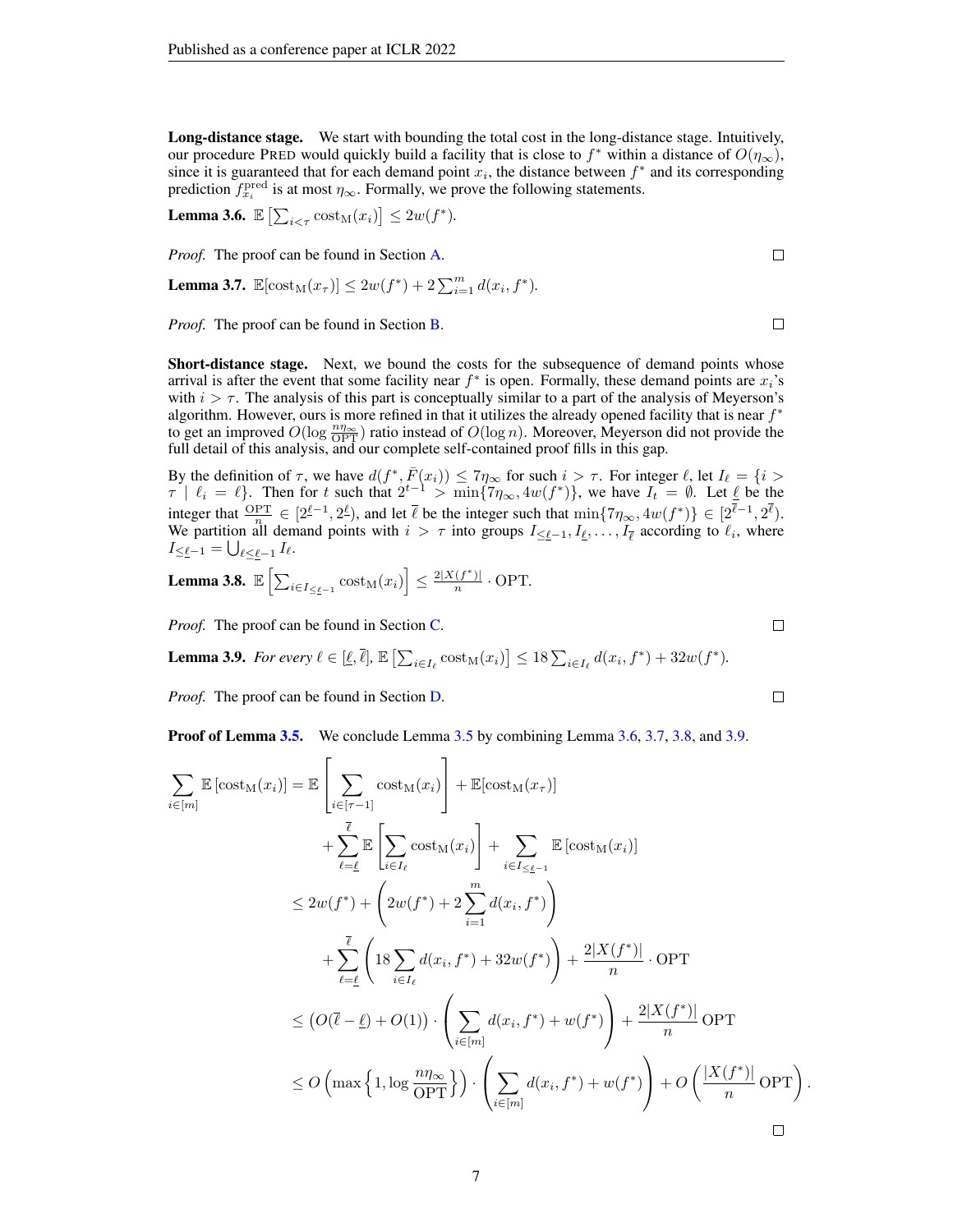<span id="page-7-0"></span>

| dataset | type      |      | size # of dimension/edges non-uniform |     |
|---------|-----------|------|---------------------------------------|-----|
| Twitter | Euclidean | 30k  | # dimension $= 2$                     | no  |
| Adult   | Euclidean | 32k  | # dimension = $6$                     | no  |
| US-PG   | Graph     | 4.9k | # edges = $6.6k$                      | no  |
| Non-Uni | Euclidean | 4 8k | # dimension $= 2$                     | yes |

Table 1: Specifications of datasets

### 4 EXPERIMENTS

We validate our online algorithms on various datasets of different types. In particular, we consider three Euclidean data sets, a) Twitter [\(Chan et al.\)](#page-9-12), b) Adult [\(Dua & Graff,](#page-9-13) [2017\)](#page-9-13), and c) Non-Uni [\(Cebecauer & Buzna,](#page-9-14) [2018\)](#page-9-14) which are datasets consisting of numeric features in  $\mathbb{R}^d$  and the distance is measured by  $\ell_2$ , and one graph dataset, US-PG [\(Rossi & Ahmed,](#page-10-14) [2015\)](#page-10-14) which represents US power grid in a graph, where the points are vertices in a graph and the distance is measured by the shortest path distance. The opening cost is non-uniform in Non-Uni dataset, while it is uniform in all the other three. These datasets have also been used in previous papers that study facility location and related clustering problems [\(Chierichetti et al.,](#page-9-15) [2017;](#page-9-15) [Chan et al.,](#page-9-16) [2018;](#page-9-16) [Cohen-Addad et al.,](#page-9-17) [2019\)](#page-9-17). A summary of the specification of datasets can be found in Table [1.](#page-7-0)

**Tradeoff between**  $\eta_{\infty}$  and empirical competitive ratio. Our first experiment aims to measure the tradeoff between  $\eta_{\infty}$  and the empirical competitive ratio of our algorithm, and we compare against two "extreme" baselines, a) the vanilla Meyerson's algorithm *without using* predictions which we call MEYERSON, and b) a naive algorithm that *always follows* the prediction which we call FOLLOW-PREDICT. Intuitively, a simultaneously consistent and robust online algorithm should perform similarly to the FOLLOW-PREDICT baseline when the prediction is nearly perfect, while comparable to MEYERSON when the prediction is of low quality.

Since it is NP-hard to find the optimal solution to facility location problem, we run a simple 3- approximate MP algorithm [\(Mettu & Plaxton,](#page-10-15) [2000\)](#page-10-15) to find a near optimal solution  $F^*$  for every dataset, and we use this solution as the offline optimal solution (which we use as the benchmark for the competitive ratio). Then, for a given  $\eta_{\infty}$  and a demand point x, we pick a random facility  $f \in \mathcal{F}$ such that  $\eta_{\infty}/2 \leq d(f, F_x^{\star}) \leq \eta_{\infty}$  as the prediction, where  $F_x^{\star}$  is the point in  $F^{\star}$  that is closest to  $x$ . The empirical competitive ratio is evaluated for every baselines as well as our algorithm on top of every dataset, subject to various values of  $\eta_{\infty}$ .

All our experiments are conducted on a laptop with Intel Core i7 CPU and 16GB memory. Since the algorithms are randomized, we repeat every run 10 times and take the average cost.

In Figure [1](#page-8-0) we plot for every dataset a line-plot for all baselines and our algorithm, whose x-axis is  $\eta_{\infty}$  and y-axis is the empirical competitive ratio. Here, the scale of x-axis is different since  $\eta_{\infty}$  is dependent on the scale of the dataset. From Figure [1,](#page-8-0) it can be seen that our algorithm performs consistently better than MEYERSON when  $\eta_{\infty}$  is relatively small, and it has comparable performance to MEYERSON when  $\eta_{\infty}$  is so large that the FOLLOW-PREDICT baseline loses control of the competitive ratio. For instance, in the Twitter dataset, our algorithm performs better than MEYERSON when  $\eta_{\infty} \leq 2$ , and when  $\eta_{\infty}$  becomes larger, our algorithm performs almost the same with MEYERSON while the ratio of FOLLOW-PREDICT baseline increases rapidly.

Furthermore, we observe that our performance lead over MERYERSON is especially significant on dataset Non-Uni whose opening cost is non-uniform. This suggests that our algorithm manages to use the predictions effectively in the non-uniform setting, even provided that the prediction is tricky to use since predictions at "good" locations could have large opening costs. In particular, our algorithm does a good job to find a "nearby" facility that has the correct opening cost and location tradeoff.

A simple predictor and its empirical performance. We also present a simple predictor that can be constructed easily from a training set, and evalute its performance on our datasets. We assume the predictor has access to a training set T. Initially, the predictor runs the 3-approximate MP algorithm on the training set T to obtain a solution  $F^*$ . Then when demand points from the dataset (i.e.,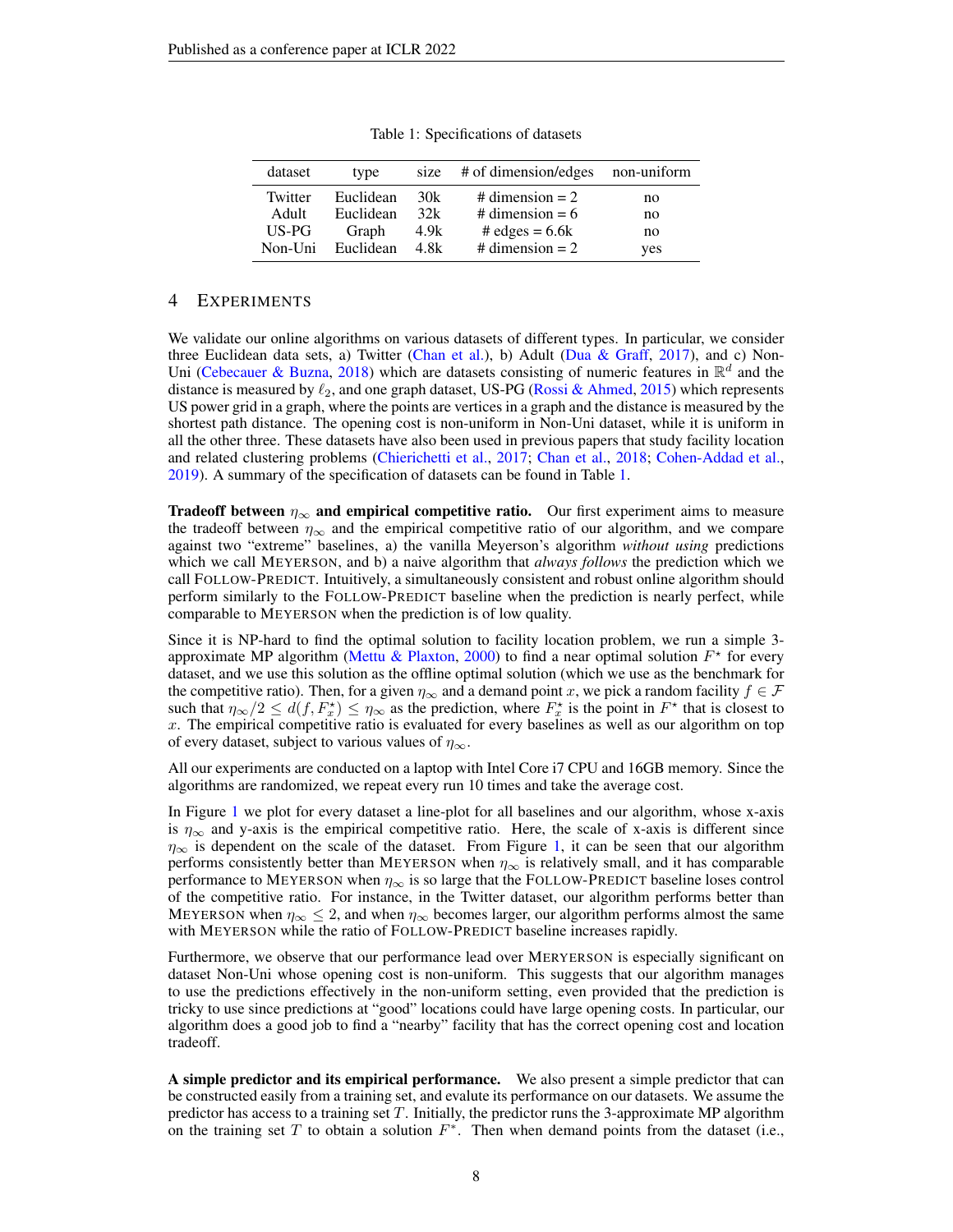<span id="page-8-0"></span>

<span id="page-8-1"></span>Figure 1: The tradeoff between prediction error  $\eta_{\infty}$  and empirical competitive ratio over four datasets: Twitter, Adult, US-GD and Non-Uni.

| dataset | Meyerson | Follow-Predict | Ours |
|---------|----------|----------------|------|
| Twitter | 1.70     | 1.69           | 1.57 |
| Adult   | 1.55     | 1.57           | 1.49 |
| US-PG   | 1.47     | 1.47           | 1.43 |
| Non-Uni | 5.66     | 57             | 2.93 |

Table 2: Empirical competitive ratio evaluation for the simple predictor

test set)  $X$  arrives, the predictor periodically reruns the MP algorithm, on the union of  $T$  and the already-seen test data  $\hat{X}' \subseteq X$ , and update  $F^*$ . For a demand point x, the prediction is defined as the nearest facility to x in  $F^*$ .

To evaluate the performance of this simple predictor, we take a random sample of 30% points from the dataset as the training set  $T$ , and take the remaining 70% as the test set  $X$ . We list the accuracy achieved by the predictor in this setup in Table [2.](#page-8-1) From the table, we observe that the predictor achieves a reasonable accuracy since the ratio of Follow-Predict baseline is comparable to Meyerson's algorithm. Moveover, when combining with this predictor, our algorithm outperforms both baselines, especially on the Non-Uni dataset where the improvement is almost two times. This not only shows the effectiveness of the simple predictor, but also shows the strength of our algorithm.

Finally, we emphasize that this simple predictor, even without using any advanced machine learning techniques or domain-specific signals/features from the data points (which are however commonly used in designing predictors), already achieves a reasonable performance. Hence, we expect to see an even better result if a carefully engineered predictor is employed.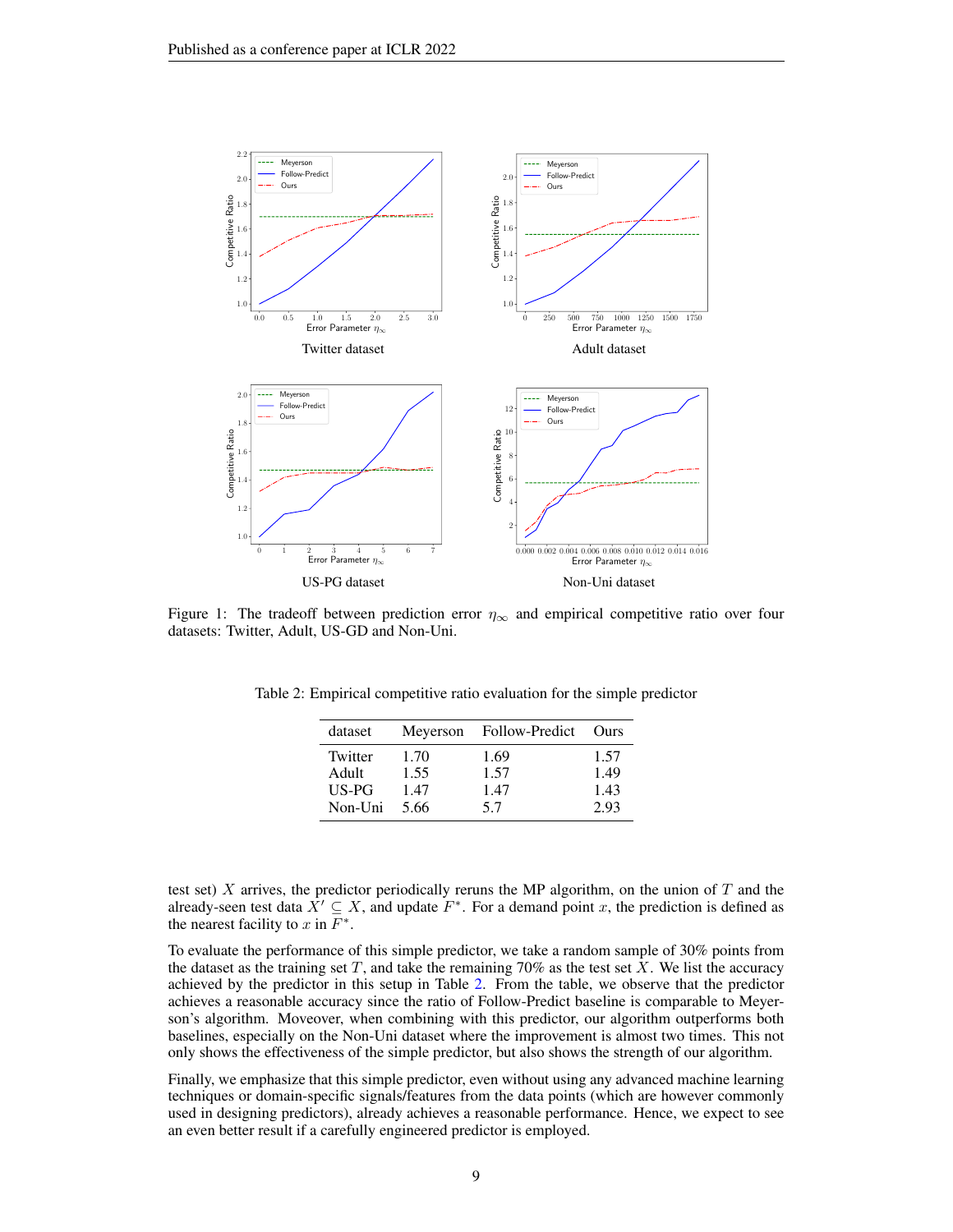#### ACKNOWLEDGMENTS

This work is supported by Science and Technology Innovation 2030 — "New Generation of Artificial Intelligence" Major Project No.(2018AAA0100903), Program for Innovative Research Team of Shanghai University of Finance and Economics (IRTSHUFE) and the Fundamental Research Funds for the Central Universities. Shaofeng H.-C. Jiang is supported in part by Ministry of Science and Technology of China No. 2021YFA1000900. Zhihao Gavin Tang is partially supported by Huawei Theory Lab. We thank all anonymous reviewers' for their insightful comments.

#### **REFERENCES**

- <span id="page-9-0"></span>Amir Ahmadi-Javid, Pardis Seyedi, and Siddhartha S. Syam. A survey of healthcare facility location. *Comput. Oper. Res.*, 79:223–263, 2017.
- <span id="page-9-9"></span>Antonios Antoniadis, Themis Gouleakis, Pieter Kleer, and Pavel Kolev. Secretary and online matching problems with machine learned advice. In *NeurIPS*, 2020.
- <span id="page-9-11"></span>Yossi Azar, Stefano Leonardi, and Noam Touitou. Flow time scheduling with uncertain processing time. In *STOC*, pp. 1070–1080, 2021.
- <span id="page-9-8"></span>Etienne Bamas, Andreas Maggiori, Lars Rohwedder, and Ola Svensson. Learning augmented energy ´ minimization via speed scaling. In *NeurIPS*, 2020a.
- <span id="page-9-5"></span>Etienne Bamas, Andreas Maggiori, and Ola Svensson. The primal-dual method for learning aug- ´ mented algorithms. In *NeurIPS*, 2020b.
- <span id="page-9-14"></span>Matej Cebecauer and L'uboš Buzna. Large-scale test data set for location problems. *Data in brief*, 17:267–274, 2018.
- <span id="page-9-16"></span>T.-H. Hubert Chan, Arnaud Guerqin, and Mauro Sozio. Fully dynamic *k*-center clustering. In *WWW*, pp. 579–587. ACM, 2018.
- <span id="page-9-12"></span>T. Hubert Chan, A. Guerqin, and M. Sozio. Twitter data set. URL [https://github.com/](https://github.com/fe6Bc5R4JvLkFkSeExHM/k-center) [fe6Bc5R4JvLkFkSeExHM/k-center](https://github.com/fe6Bc5R4JvLkFkSeExHM/k-center).
- <span id="page-9-15"></span>Flavio Chierichetti, Ravi Kumar, Silvio Lattanzi, and Sergei Vassilvitskii. Fair clustering through fairlets. In *NIPS*, pp. 5029–5037, 2017.
- <span id="page-9-17"></span>Vincent Cohen-Addad, Niklas Hjuler, Nikos Parotsidis, David Saulpic, and Chris Schwiegelshohn. Fully dynamic consistent facility location. In *NeurIPS*, pp. 3250–3260, 2019.
- <span id="page-9-4"></span>Gabriella Divéki and Csanád Imreh. Online facility location with facility movements. *Central Eur. J. Oper. Res.*, 19(2):191–200, 2011.
- <span id="page-9-1"></span>Zvi Drezner and Horst W. Hamacher. *Facility location - applications and theory*. Springer, 2002.
- <span id="page-9-13"></span>Dheeru Dua and Casey Graff. UCI machine learning repository, 2017. URL [https://archive.](https://archive.ics.uci.edu/ml/datasets/adult) [ics.uci.edu/ml/datasets/adult](https://archive.ics.uci.edu/ml/datasets/adult).
- <span id="page-9-10"></span>Paul Dütting, Silvio Lattanzi, Renato Paes Leme, and Sergei Vassilvitskii. Secretaries with advice. In *EC*, pp. 409–429, 2021.
- <span id="page-9-6"></span>David Eisenstat, Claire Mathieu, and Nicolas Schabanel. Facility location in evolving metrics. In *ICALP*, volume 8573, pp. 459–470, 2014.
- <span id="page-9-2"></span>Dimitris Fotakis. On the competitive ratio for online facility location. *Algorithmica*, 50(1):1–57, 2008.
- <span id="page-9-3"></span>Dimitris Fotakis, Evangelia Gergatsouli, Themis Gouleakis, and Nikolas Patris. Learning augmented online facility location. *CoRR*, abs/2107.08277, 2021a.
- <span id="page-9-7"></span>Dimitris Fotakis, Loukas Kavouras, and Lydia Zakynthinou. Online facility location in evolving metrics. *Algorithms*, 14(3):73, 2021b.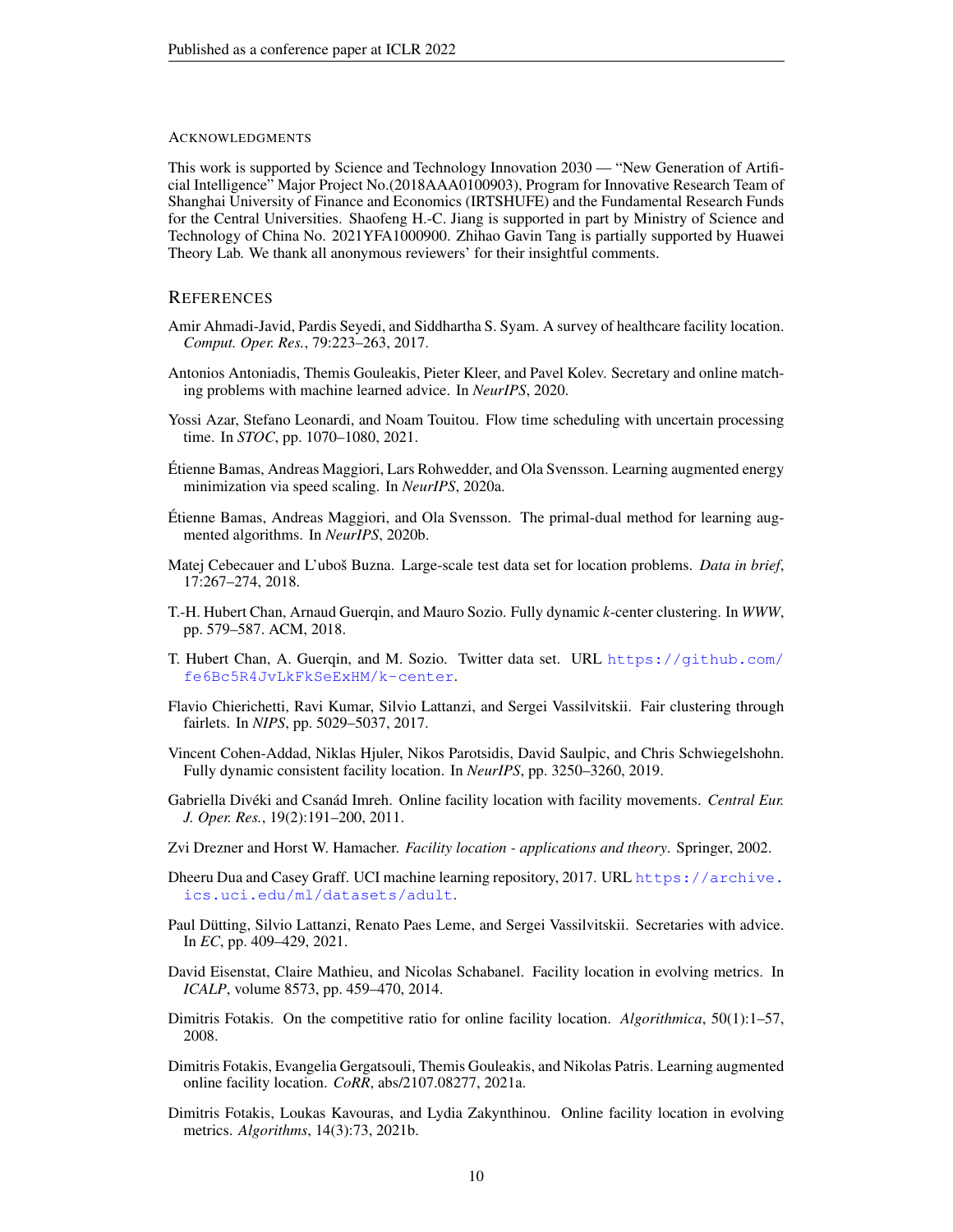- <span id="page-10-6"></span>Sreenivas Gollapudi and Debmalya Panigrahi. Online algorithms for rent-or-buy with expert advice. In *ICML*, volume 97 of *Proceedings of Machine Learning Research*, pp. 2319–2327. PMLR, 2019.
- <span id="page-10-11"></span>Zhihao Jiang, Pinyan Lu, Zhihao Gavin Tang, and Yuhao Zhang. Online selection problems against constrained adversary. In *ICML*, volume 139 of *Proceedings of Machine Learning Research*, pp. 5002–5012. PMLR, 2021.
- <span id="page-10-1"></span>Andreas Klose and Andreas Drexl. Facility location models for distribution system design. *Eur. J. Oper. Res.*, 162(1):4–29, 2005.
- <span id="page-10-2"></span>Gilbert Laporte, Stefan Nickel, and Francisco Saldanha da Gama. *Location science*. Springer, 2019.
- <span id="page-10-12"></span>Silvio Lattanzi, Thomas Lavastida, Benjamin Moseley, and Sergei Vassilvitskii. Online scheduling via learned weights. In *SODA*, pp. 1859–1877, 2020.
- <span id="page-10-4"></span>Thodoris Lykouris and Sergei Vassilvitskii. Competitive caching with machine learned advice. *J. ACM*, 68(4):24:1–24:25, 2021.
- <span id="page-10-7"></span>Andres Muñoz Medina and Sergei Vassilvitskii. Revenue optimization with approximate bid predictions. In *NIPS*, pp. 1858–1866, 2017.
- <span id="page-10-0"></span>M. Teresa Melo, Stefan Nickel, and Francisco Saldanha-da-Gama. Facility location and supply chain management - A review. *Eur. J. Oper. Res.*, 196(2):401–412, 2009.
- <span id="page-10-15"></span>Ramgopal R. Mettu and C. Greg Plaxton. The online median problem. In *FOCS*, pp. 339–348. IEEE Computer Society, 2000.
- <span id="page-10-8"></span>Adam Meyerson. Online facility location. In *FOCS*, pp. 426–431. IEEE Computer Society, 2001.
- <span id="page-10-9"></span>Alessandro Panconesi, Flavio Chierichetti, Giuseppe Re, Matteo Almanza, and Silvio Lattanzi. Online facility location with multiple advice. In *NeurIPS 2021*, 2021.
- <span id="page-10-5"></span>Manish Purohit, Zoya Svitkina, and Ravi Kumar. Improving online algorithms via ML predictions. In *NeurIPS*, pp. 9684–9693, 2018.
- <span id="page-10-3"></span>Dhruv Rohatgi. Near-optimal bounds for online caching with machine learned advice. In *SODA*, pp. 1834–1845. SIAM, 2020.
- <span id="page-10-14"></span>Ryan A. Rossi and Nesreen K. Ahmed. The network data repository with interactive graph analytics and visualization. In *AAAI*, 2015. URL <http://networkrepository.com>.
- <span id="page-10-10"></span>Alexander Wei and Fred Zhang. Optimal robustness-consistency trade-offs for learning-augmented online algorithms. In *NeurIPS*, 2020.

#### <span id="page-10-13"></span>A PROOF OF LEMMA [3.6](#page-6-0)

**Lemma A.1** (Restatement of Lemma [3.6\)](#page-6-0).  $\mathbb{E}\left[\sum_{i \leq \tau} \text{cost}_M(x_i)\right] \leq 2w(f^*)$ .

*Proof.* Let  $G = \{g_1, g_2, \ldots, g_t\}$  be the facilities opened by the PRED steps on the arrivals of all  ${x_i}_{i \leq \tau}$ , and are listed according to their opening order. Observe that the budget that is assigned to the PRED step is  $cost<sub>M</sub>(x<sub>i</sub>)$ , and the expected opening cost of each PRED step equals its budget. By the definition of G, we have  $\mathbb{E}\left[\sum_{i \leq \tau} \text{cost}_M(x_i)\right] = \mathbb{E}\left[\sum_{k \in [t]} w(g_k)\right]$ .

Next, we prove that the opening costs of  $g_k$ 's are always strictly increasing. For each  $k \in$  $[t-1]$ , suppose  $g_k$  is opened on the arrival of demand x and  $g_{k+1}$  is opened on the arrival of demand y. Let F denote the set of all open facilities right before  $g_{k+1}$  is opened. Let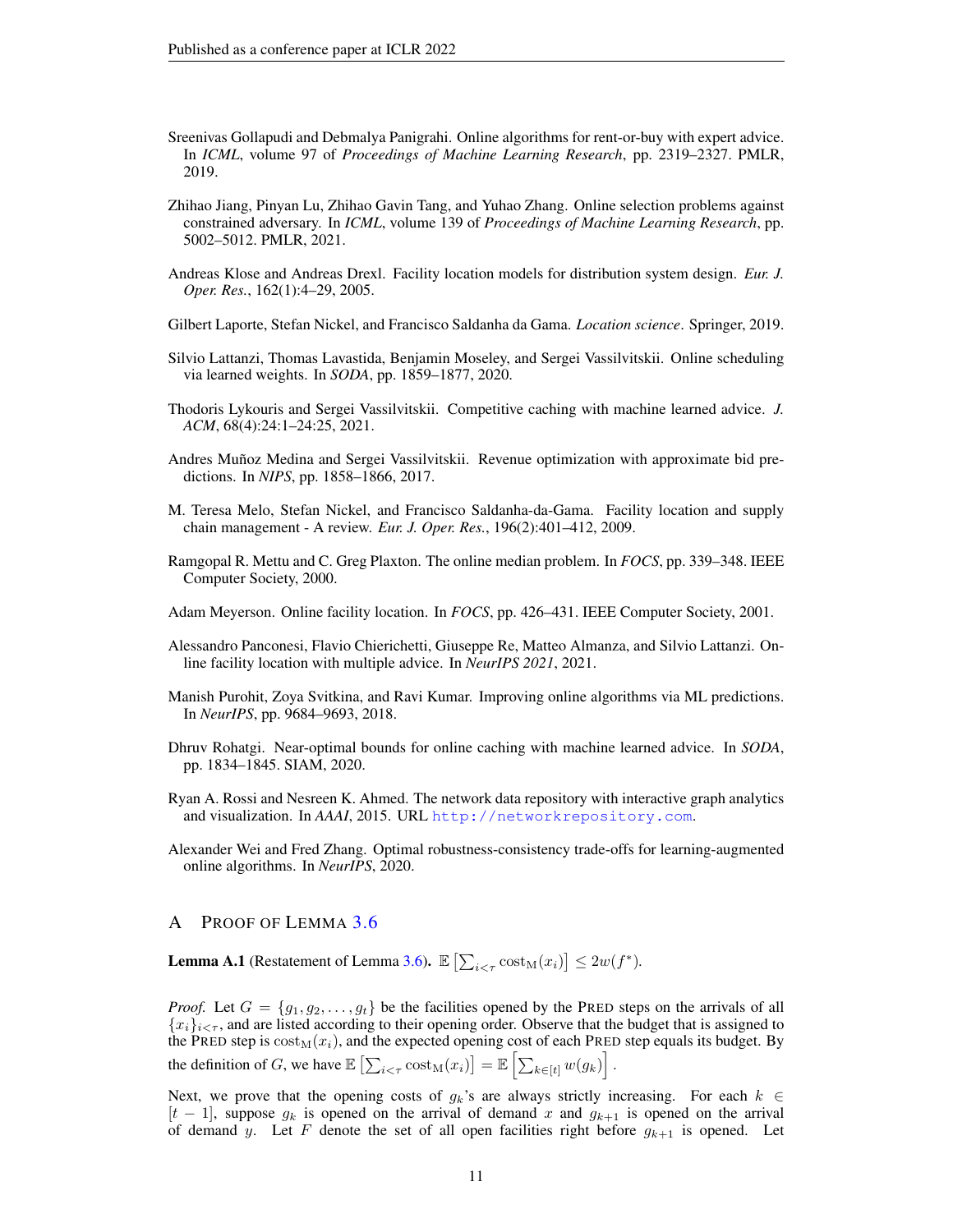$f := \arg \min_{f:d(f_y^{\text{pred}},f) \leq \frac{1}{2}d(f_y^{\text{pred}},g_k)} w(f)$ , we must have  $w(g_{k+1}) \geq w(f)$ , since  $g_{k+1} =$  $\argmin_{f:d(f_y^{\text{pred}},f) \leq \frac{1}{2}d(f_y^{\text{pred}},F)} w(f)$  and that  $d(f_y^{\text{pred}},F) \leq d(f_y^{\text{pred}},g_k)$ . Moreover,

$$
d(f, f_x^{\text{pred}}) \le d(f, f_y^{\text{pred}}) + d(f_x^{\text{pred}}, f_y^{\text{pred}}) \le \frac{1}{2} d(f_y^{\text{pred}}, g_k) + 2\eta_{\infty}
$$
  

$$
\le \frac{1}{2} (d(f_x^{\text{pred}}, g_k) + d(f_x^{\text{pred}}, f_y^{\text{pred}})) + 2\eta_{\infty} \le \frac{1}{2} d(f_x^{\text{pred}}, g_k) + 3\eta_{\infty} < d(f_x^{\text{pred}}, g_k).
$$

Here, the second and fourth inequalities use the fact that  $d(f_x^{\text{pred}}, f_y^{\text{pred}}) \leq d(f_x^{\text{pred}}, f^*)$  +  $d(f^*, f_y^{\text{pred}}) \leq 2\eta_{\infty}$  since both  $x, y \in X(f^*)$ . The last inequality follows from the fact that  $d(f_x^{\text{pred}}, g_k) \geq d(g_k, f^*) - d(f_x^{\text{pred}}, f^*) > 7\eta_\infty - \eta_\infty = 6\eta_\infty$  by the definition of  $\tau$ .

Consider the moment when we open  $g_k$ , the fact that we do not open facility f implies that  $w(g_k)$  <  $w(f)$ . Therefore,  $w(g_k) < w(f) \leq w(g_{k+1})$ . Recall that the opening cost of each facility is a power of 2. We have that  $\sum_{k \in [t]} w(g_k) \leq 2w(g_t)$ .

Finally, we prove that the opening cost  $w(g_t)$  is at most  $w(f^*)$ . Consider the moment when  $g_t$  is open, let  $x$  be the corresponding demand point. Notice that

$$
d(f^*, f_x^{\text{pred}}) \le \eta_\infty < \frac{1}{2}d(f^*, \bar{F}(x)) \le \frac{1}{2}d(f^*, \bar{F}_P(x)),
$$

by the definition of  $\tau$ . However, we open  $g_t$  instead of  $f^*$  on Line 20 of our algorithm. It must be the case that  $w(f^*) \geq w(g_t)$ .

To conclude the proof, we have  $\sum_{k \in [t]} w(g_k) \leq 2w(g_t) \leq 2w(f^*)$ .  $\Box$ 

### <span id="page-11-0"></span>B PROOF OF LEMMA [3.7](#page-6-1)

**Lemma B.1** (Restatement of Lemma [3.7\)](#page-6-1).  $\mathbb{E}[\text{cost}_M(x_\tau)] \leq 2w(f^*) + 2\sum_{i=1}^m d(x_i, f^*)$ .

*Proof.* We bound the opening cost and connection cost separately.

**Opening cost.** By the algorithm, we know for every  $1 \leq i \leq m$ ,

$$
\mathbb{E}\left[w(\hat{F}_{\mathcal{M}}(x_i))\mathbf{1}(w(\hat{F}_{\mathcal{M}}(x_i)) > w(f^*))\right] \leq \sum_{i>l^*} \frac{\delta_{i-1} - \delta_i}{2^i} \cdot 2^i = \delta_{l^*} \leq d(x_i, f^*).
$$

Hence, using the fact that at most one facility is opened by Meyerson step for each demand,

$$
\mathbb{E}[w(\hat{F}_{\mathcal{M}}(x_{\tau}))] \leq \mathbb{E}\left[\max_{f \in F_{\mathcal{M}}(x_m)} w(f)\right] \leq w(f^*) + \mathbb{E}\left[\sum_{f \in F_{\mathcal{M}}(x_m), w(f) > w(f^*)} w(f)\right]
$$
  

$$
\leq w(f^*) + \sum_{i=1}^m d(x_i, f^*).
$$

This finishes the analysis for the opening cost.

**Connection cost.** We claim that  $d(x_\tau, F(x_\tau)) \leq w(f^*) + d(x_\tau, f^*)$  (with probability 1).

Let  $\delta_0, \delta_1, \ldots, \delta_L$  be defined as in our algorithm. We assume  $\delta_0 = d(x_\tau, \bar{F}(x_\tau)) > w(f^*)$  +  $d(x_\tau, f^*)$ , as otherwise the claim holds immediately. Let  $k := \max\{k : \delta_k > w(f^*) + d(x_\tau, f^*)\}.$ Then

$$
\Pr[d(x_{\tau}, F(x_{\tau})) \le w(f^*) + d(x_{\tau}, f^*)]
$$
  
= min  $\left(\sum_{i=k+1}^{L} \frac{\delta_{i-1} - \delta_i}{2^i}, 1\right) \ge \min\left(\sum_{i=k+1}^{\ell^*} \frac{\delta_{i-1} - \delta_i}{2^{\ell^*}}, 1\right) = \min\left(\frac{\delta_k - \delta_{\ell^*}}{2^{\ell^*}}, 1\right) = 1.$ 

Therefore,  $\mathbb{E}[\text{cost}_M(x_\tau)] = \mathbb{E}[w(\hat{F}_M(x_\tau))] + \mathbb{E}[d(f^*, F(x_\tau))] \leq 2w(f^*) + 2\sum_{i=1}^m d(x_i, f^*)$ which concludes the proof.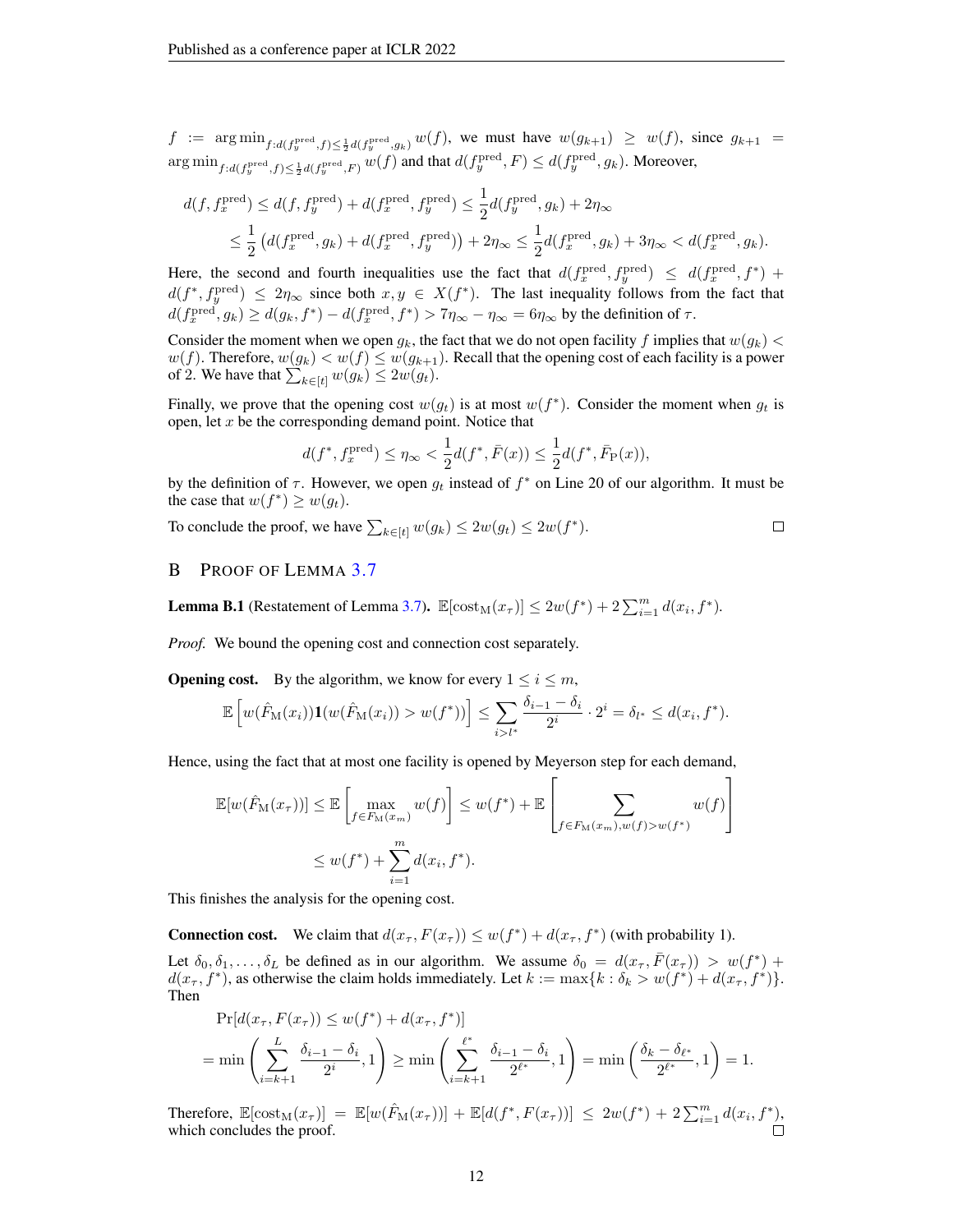### <span id="page-12-0"></span>C PROOF OF LEMMA [3.8](#page-6-2)

**Lemma C.1** (Restatement of Lemma [3.8\)](#page-6-2).  $\mathbb{E}\left[\sum_{i\in I_{\leq \underline{\ell}-1}} \mathrm{cost}_M(x_i)\right] \leq \frac{2|X(f^*)|}{n}$  $\frac{(J-) \cdot 1}{n} \cdot \text{OPT}$ .

*Proof.* For  $i \in I_{\leq \underline{\ell}-1}$ , we have that its connection cost  $d(x_i, F(x_i)) \leq d(x_i, \overline{F}(x_i)) \leq 2^{\underline{\ell}-1} \leq$  $\frac{\text{OPT}}{n}$ . Let  $\delta_0, \delta_1, \ldots, \delta_L$  and  $f_1, \ldots, f_L$  be defined as in our algorithm upon  $x_i$ 's arrival. Then, its expected opening cost in the MEY step equals

$$
\mathbb{E}\left[w(\hat{F}_{\mathcal{M}}(x_i))\right] = \sum_{k\in[L]} \Pr\left[\hat{F}_{\mathcal{M}}(x_i) = \{f_k\}\right] \cdot w(f_k) \le \sum_{k\in[L]} \min(p_k, 1) \cdot 2^{k-1}
$$

$$
\le \sum_{k\in[L]} \min\left(\frac{\delta_{k-1} - \delta_k}{2^k}, 1\right) \cdot 2^{k-1} \le \sum_{k\in[L]} \frac{\delta_{k-1} - \delta_k}{2} \le \frac{\delta_0}{2} \le \frac{\text{OPT}}{2n}.
$$

To sum up,

$$
\mathbb{E}\left[\sum_{i\in I_{\leq \underline{\ell}-1}} \mathrm{cost}_M(x_i)\right] \leq \mathbb{E}\left[\sum_{i\in I_{\leq \underline{\ell}-1}} \left(d(x_i, F(x_i)) + w(\hat{F}_M(x_i))\right)\right] \leq \sum_{i\in I_{\leq \underline{\ell}-1}} \frac{3}{2n} \mathrm{OPT} \leq \frac{2|X(f^*)|}{n} \cdot \mathrm{OPT}.
$$

### <span id="page-12-1"></span>D PROOF OF LEMMA [3.9](#page-6-3)

**Lemma D.1** (Restatement of [3.9\)](#page-6-3). *For every*  $\ell \in [\underline{\ell}, \overline{\ell}]$ ,

$$
\mathbb{E}\left[\sum_{i\in I_{\ell}} \mathrm{cost}_{\mathrm{M}}(x_i)\right] \leq 18 \sum_{i\in I_{\ell}} d(x_i, f^*) + 32w(f^*).
$$

*Proof.* Recall that we relabeled and restricted the indices of points in X to  $X(f^*) = \{x_1, \ldots, x_m\}$ . However, in this proof, we also need to talk about the other points in the original data set (that do not belong to  $X(\hat{f}^*)$ ). Hence, to avoid confusions, we rewrite  $X = \{y_1, \ldots, y_n\}$  (so  $y_1, \ldots, y_n$  are the demand points in order), and we define  $\sigma : [m] \to [n]$  that maps elements  $x_j \in X(f^*)$  to its identity  $y_i \in X$ , i.e.,  $\sigma(j) = i$ .

For  $i \in [n]$ , let

$$
z_i^{\mathrm{M}} := \begin{cases} \hat{F}_{\mathrm{M}}(y_i) & \hat{F}_{\mathrm{M}}(y_i) \neq \emptyset \\ \text{none} & \text{otherwise} \end{cases},
$$

and define  $z_i^P$  similarly. Since the MEY step opens at most one facility,  $z_i^M$  is either a singleton or "none". Finally, define  $z_i := z_i^{\text{M}} \cup z_i^{\text{P}}$ .

Define  $\tau_{\ell} = \min\{i \in [n] \mid z_i^M \neq \text{none} \text{ and } d(f^*, z_i^M) < 2^{\ell-1}\},\text{ we have}$ 

<span id="page-12-2"></span>
$$
\mathbb{E}\left[\sum_{i\in I_{\ell}}\mathrm{cost}_{\mathrm{M}}(x_{i})-18d(x_{i},f^{*})\right]=\mathbb{E}\left[\sum_{i\in[\tau_{\ell}]}\left(\mathrm{cost}_{\mathrm{M}}(y_{i})-18d(y_{i},f^{*})\right)\mathbf{1}(i\in\sigma(I_{\ell}))\right].
$$
 (1)

Next, we prove a stronger version by induction, and the induction hypothesis goes as follows. For every  $j \in [n]$ ,

$$
\mathbb{E}\left[\sum_{i=j}^{\tau_{\ell}}\left(\mathrm{cost}_{\mathrm{M}}(y_i)-18d(y_i,f^*)\right)\mathbf{1}(i \in \sigma(I_{\ell})) \mid \mathcal{E}_{j-1}\right] \leq 32w(f^*),
$$

where  $\mathcal{E}_j = (z_1, \ldots, z_j)$ . Clearly, applying this with  $j = 1$  implies [\(1\)](#page-12-2), hence it suffices to prove this hypothesis.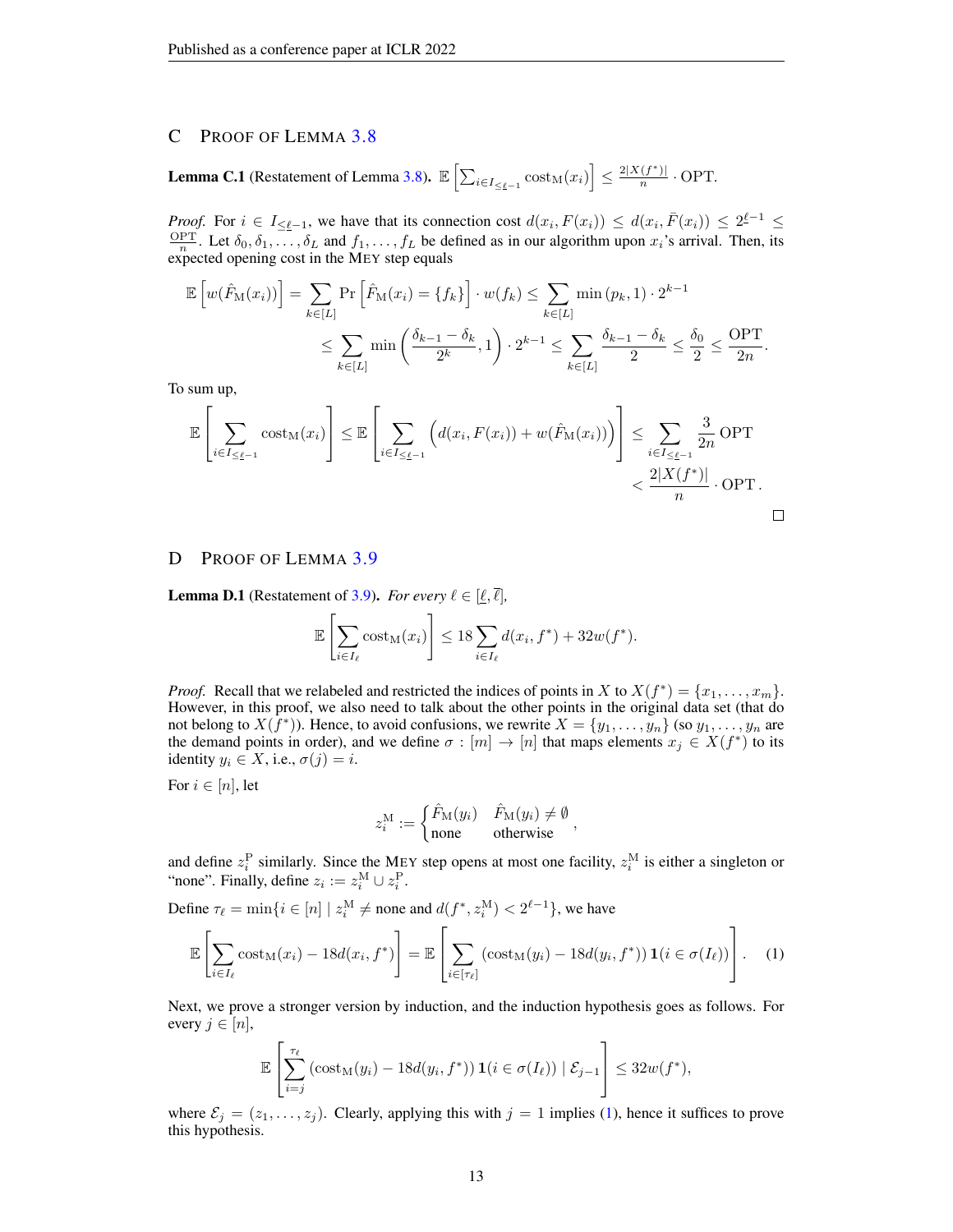**Base case.** The base case is  $j = n$ , and we would do a backward induction on j. Since we condition on  $\mathcal{E}_{j-1}$ , the variables  $\delta_0, \ldots, \delta_L$  in the MEY step of  $y_j$ , as well as wether or not  $j \in \sigma(I_\ell)$ , are fixed. Hence,

$$
\mathbb{E}[\text{cost}_{M}(y_{j}) | \mathcal{E}_{j-1}] \leq d(y_{j}, \bar{F}(y_{j})) + \sum_{i=1}^{L} \frac{\delta_{i-1} - \delta_{i}}{2^{i}} \cdot 2^{i} \leq 2d(y_{j}, \bar{F}(y_{j})).
$$

This implies

$$
\mathbb{E}\left[\sum_{i=j}^{\tau_{\ell}}\left(\text{cost}_{M}(y_{i})-18d(y_{i},f^{*})\right)\mathbf{1}(i \in \sigma(I_{\ell})) \mid \mathcal{E}_{j-1}\right]
$$
\n
$$
\leq \mathbb{E}[(\text{cost}_{M}(y_{n})-18d(y_{n},f^{*}))\mathbf{1}(n \in \sigma(I_{\ell})) \mid \mathcal{E}_{n-1}]
$$
\n
$$
\leq 2d(y_{n},\bar{F}(y_{n})) - 18d(y_{n},f^{*}) \mid_{n \in \sigma(I_{\ell})}
$$
\n
$$
\leq 2d(y_{n},\bar{F}(y_{n})) - 2d(y_{n},f^{*}) \mid_{n \in \sigma(I_{\ell})}
$$
\n
$$
\leq 2d(\bar{F}(y_{n}),f^{*}) \mid_{n \in \sigma(I_{\ell})}
$$
\n
$$
\leq 2^{\ell+1} \leq 2^{\ell^{*}+1} \leq O(w(f^{*})).
$$

**Inductive step.** Next, assume the hypothesis holds for  $j + 1, j + 2, \ldots, n$ , and we would prove the hypothesis for  $j$ . We proceed with the following case analysis.

**Case 1:**  $j \notin \sigma(I_\ell)$ . We do a conditional expectation argument, and we have

$$
\mathbb{E}\left[\sum_{i=j}^{\tau_{\ell}}\left(\text{cost}_{M}(y_{i}) - 18d(y_{i}, f^{*})\right)\mathbf{1}(i \in \sigma(I_{\ell})) \mid \mathcal{E}_{j-1}\right]
$$
\n
$$
= \sum_{z_{j}^{M}, z_{j}^{P}} \Pr\left[z_{j}^{M}, z_{j}^{P} \mid \mathcal{E}_{j-1}\right] \mathbb{E}\left[\sum_{i=j}^{\tau_{\ell}}\left(\text{cost}_{M}(y_{i}) - 18d(y_{i}, f^{*})\right)\mathbf{1}(i \in \sigma(I_{\ell})) \mid \mathcal{E}_{j-1}, z_{j}^{M}, z_{j}^{P}\right]
$$
\n
$$
\leq 32w(f^{*}).
$$

where the second step follows by induction hypothesis.

**Case 2:**  $j \in I_\ell$  and  $8d(y_j, f^*) > d(f^*, \overline{F}(y_j))$ . We have  $d(y_j, F(y_j)) \leq d(y_j, f^*) + d(f^*, F(y_j)) \leq 9d(y_j, f^*).$ 

Hence  $\mathbb{E}[\text{cost}_M(y_j) - 18d(y_j, f^*)] \leq 0$ , and the hypothesis follows from a similar argument as in Case 1.

**Case 3:**  $j \in I_{\ell}$ , and  $8d(y_j, f^*) \leq d(f^*, \overline{F}(y_j))$ . We have

$$
\delta_{\ell^*} \le d(y_j, f^*) \le \frac{1}{8}d(f^*, \bar{F}(y_j)) \le 2^{\ell-3}.
$$

Let  $D = \{f : d(f^*, f) \ge 2^{\ell-1}\} \cup \{\text{none}\}.$  Let  $k = \min\{k' \mid \delta_{k'} \le 2^{\ell-2}\}.$  Then  $\forall i \ge k$ ,  $d(f_i, f^*) \leq d(y_j, \tilde{f}_i) + d(y_j, f^*) < 2^{\ell-1}.$ 

$$
\Pr\left[\tau_{\ell} \leq j \mid \mathcal{E}_{j-1}\right] \geq \Pr\left[z_{j}^{\text{M}} \notin D \mid \mathcal{E}_{j-1}\right] \geq \Pr\left[f_{i} \text{ is open for some } i \geq k \mid \mathcal{E}_{j-1}\right]
$$
\n
$$
= \min\left(\sum_{i \geq k} p_{i}, 1\right) = \min\left(\sum_{i \geq k} \frac{\delta_{i-1} - \delta_{i}}{2^{i}}, 1\right)
$$
\n
$$
\geq \min\left(\frac{\delta_{k-1} - \delta_{\ell^{*}}}{2^{\ell^{*}}}, 1\right) \geq \min\left(\frac{2^{\ell-2} - 2^{\ell-3}}{2^{\ell^{*}}}, 1\right) \geq \min\left(2^{\ell-3-\ell^{*}}, 1\right)
$$
\n
$$
\geq \frac{\delta_{0}}{16w(f^{*})} \geq \frac{\mathbb{E}[\text{cost}_{\text{M}}(y_{j}) \mid \mathcal{E}_{j-1}]}{32w(f^{*})},
$$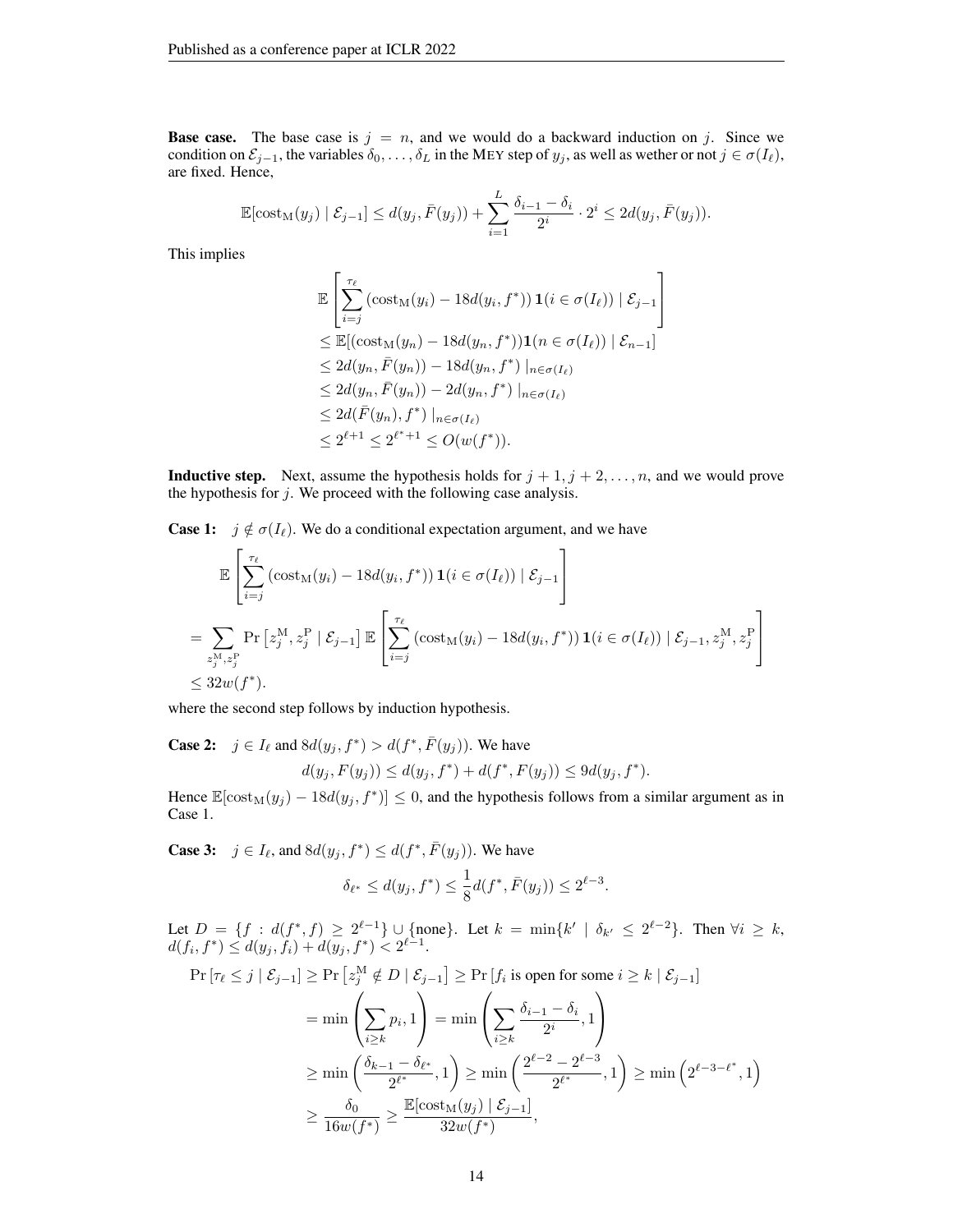where the second last inequality follows from  $\delta_0 = d(y_j, \bar{F}(y_j)) \leq 2^{\ell}$  and  $w(f^*) = 2^{\ell^*-1}$ . Thus,

LHS = 
$$
\mathbb{E}[\text{cost}_{M}(y_j) | \mathcal{E}_{j-1}]
$$
  
\n+  $\sum_{t_j \in D} \sum_{z_j^P} \Pr[z_j^M = t_j, z_j^P | \mathcal{E}_{j-1}] \mathbb{E} \left[ \sum_{i=j+1}^{\tau_{\ell}} (\text{cost}_{M}(y_i) - 18d(y_i, f^*)) \mathbf{1}(i \in \sigma(I_{\ell})) | \mathcal{E}_{j-1}, z_j^M = t_j, z_j^P \right]$   
\n $\leq \Pr[z_j^M \notin D | \mathcal{E}_{j-1}] \cdot 32w(f^*) + \Pr[z_j^M \in D | \mathcal{E}_{j-1}] \cdot 32w(f^*)$   
\n $\leq 32w(f^*),$ 

where the second step follows by induction hypothesis. In summary, we have

$$
\mathbb{E}\left[\sum_{i=1}^{\tau_{\ell}}\left(\text{cost}_{M}(y_{i}) - 18d(y_{i}, f^{*})\right)\mathbf{1}(i \in \sigma(I_{\ell})) \mid \mathcal{E}_{j-1}\right] \leq 32w(f^{*})
$$

## <span id="page-14-0"></span>E PROOF OF LEMMA [3.5:](#page-5-0) WHEN  $7\eta_{\infty} > 4w(f^*)$

The proof is mostly the same as in the other case which we prove in Section [3.1,](#page-5-2) and we only highlight the key differences. We use the same definition for parameters  $\tau$ ,  $\ell$ , and  $\ell$ . It can be verified that Lemma [3.7,](#page-6-1) [3.8](#page-6-2) and [3.9](#page-6-3) still holds and their proof in Section [3.1](#page-5-2) still works.

However, Lemma [3.6](#page-6-0) relies on that  $7\eta_{\infty} \le 4w(f^*)$ , which does not work in the current case. We provide Lemma [E.2](#page-14-1) in replacement of Lemma [3.6,](#page-6-0) which offers a slightly different bound but it still suffices for Lemma [3.5.](#page-5-0)

<span id="page-14-2"></span>**Lemma E.1.** *For every*  $i < \tau$ ,  $d(x_i, f^*) \ge w(f^*)$ .

*Proof.* We prove the statement by contradiction. Suppose  $d(x_i, f^*) < w(f^*)$ . Let  $\delta_0, \delta_1, \ldots, \delta_W$ be defined as in our algorithm. Then, we have

$$
\delta_0 = d(x_i, \bar{F}(x_i)) \ge d(f^*, \bar{F}(x_i)) - d(f^*, x_i) \ge d(f^*, \bar{F}(x_i)) - w(f^*) > 3w(f^*),
$$

where the last inequality follows from the definition of  $\tau$  that  $d(f^*, \overline{F}(x_i)) > 4w(f^*)$ . Let  $k =$  $\min\{k \mid \delta_k \leq 3w(f^*)\}$ . We have  $k \geq 1$ . We prove that a facility within a distance of  $3w(f^*)$  from  $x_i$  must be open at this step.

$$
\Pr\left[d(x_i, F(x_i)) \le 3w(f^*)\right] \ge \Pr\left[f_j \text{ is opened for some } j \ge k\right]
$$

$$
\ge \min\left(\sum_{j\ge k} p_k, 1\right) \ge \min\left(\sum_{j=k}^{\ell^*} \frac{\delta_{j-1} - \delta_j}{2^j}, 1\right)
$$

$$
\ge \min\left(\frac{\delta_{k-1} - \delta_{\ell^*}}{2^{\ell^*}}, 1\right) \ge \min\left(\frac{3w(f^*) - w(f^*)}{2^{\ell^*}}, 1\right) = 1,
$$

where the last inequality uses the fact that  $\delta_{\ell^*} \leq d(x_i, f^*) \leq w(f^*)$ . Consequently,

$$
d(f^*, \hat{F}(x_{i+1})) \le d(f^*, F(x_i)) \le d(x_i, F(x_i)) + d(x_i, f^*) < 4w(f^*),
$$

which contradicts the definition of  $\tau$ .

<span id="page-14-1"></span>**Lemma E.2.** 
$$
\mathbb{E}\left[\sum_{i\in[\tau]}\mathrm{cost}(x_i)\right] \leq 6 \mathbb{E}[\sum_{i\in[\tau]}d(x_i, f^*)] + 4 \cdot w(f^*).
$$

*Proof.* On the arrival of  $x_i$  for each  $i \in [\tau]$ , let  $\delta_0, \delta_1, \ldots, \delta_L$  be defined as in our algorithm. We first study the connecting cost of request  $x_i$ . We have

$$
d(x_i, F(x_i)) \leq \max \left( d(x_i, F(x_j) \setminus \hat{F}(x_i)), d(x_i, \hat{F}(x_i)) \right) = \max \left( \delta_0, d(x_i, \hat{F}(x_i)) \right).
$$

```
\Box
```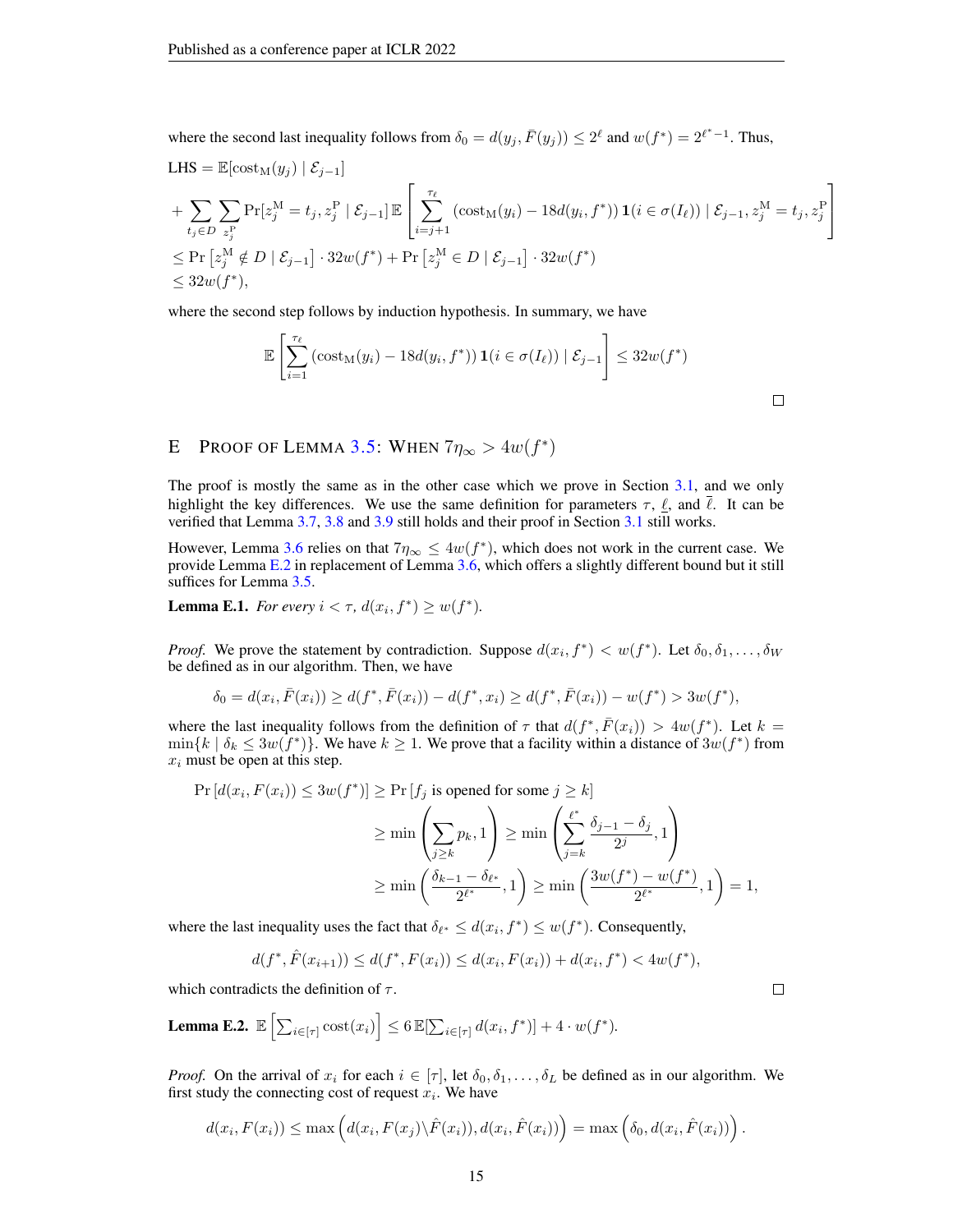We prove this value is at most  $d(x_i, f^*) + 2w(f^*)$ . Suppose  $\delta_0 > d(x_i, f^*) + 2w(f^*)$ , as otherwise the statement holds. Recall that  $\delta_j$  is non-increasing, let  $k = \min\{k \mid \delta_k \leq d(x_i, f^*) + 2w(f^*)\}.$ By the definition of  $k$ , we have that

$$
\Pr\left[d(x_i, F(x_i)) \le d(x_i, f^*) + 2w(f^*)\right] \ge \Pr[f_j \text{ is opened for some } j \ge k]
$$
\n
$$
\ge \min\left(\sum_{j\ge k} p_j, 1\right) \ge \min\left(\sum_{j\ge k} \frac{\delta_{j-1} - \delta_j}{2^j}, 1\right) \ge \min\left(\frac{\delta_{k-1} - \delta_{\ell^*}}{2^{\ell^*}}, 1\right)
$$
\n
$$
\ge \min\left(\frac{d(x_i, f^*) + 2w(f^*) - \delta_{\ell^*}}{2^{\ell^*}}, 1\right) \ge \min\left(\frac{w(f^*)}{2^{\ell^*-1}}, 1\right) = 1.
$$

To sum up, we have shown that the connecting cost  $d(x_i, F(x_i)) \le d(x_i, f^*) + 2w(f^*)$ . Next, we study the expected opening cost  $\mathbb{E}[w(\hat{F}(x_i))]$ . We have

$$
\mathbb{E}[w(\hat{F}(x_i))] = \sum_{j \in [L]} \Pr\left[\hat{F}(x_i) = \{f_j\}\right] \cdot w(f_j) \le \sum_{j \in [L]} \min\left(\frac{\delta_{j-1} - \delta_j}{2^j}, 1\right) \cdot 2^{j-1} \\
\le \sum_{j \le \ell^*} 2^{j-1} + \sum_{j > \ell^*} \frac{\delta_{j-1} - \delta_j}{2^j} \cdot 2^{j-1} < 2^{\ell^*} + \frac{1}{2}\delta_{\ell^*} < 2w(f^*) + d(x_i, f^*).
$$

By Lemma [E.1,](#page-14-2) we conclude the proof of the statement:

$$
\mathbb{E}\left[\sum_{i\in[\tau]} \text{cost}(x_i)\right] = \mathbb{E}\left[\sum_{i\in[\tau]} \left(d(x_i, F(x_i)) + w(\hat{F}(x_i))\right)\right]
$$
  
\n
$$
\leq \mathbb{E}\left[\sum_{i\in[\tau]} \left(2d(x_i, f^*) + 4w(f^*)\right)\right]
$$
  
\n
$$
\leq 6 \mathbb{E}\left[\sum_{i<\tau} d(x_i, f^*) + \left(2d(x_\tau, f^*) + 4w(f^*)\right)\right]
$$
  
\n
$$
\leq 6 \mathbb{E}\left[\sum_{i\in[\tau]} d(x_i, f^*)\right] + 4w(f^*).
$$

#### <span id="page-15-0"></span>F LOWER BOUND

In the classical online facility location problem, a tight lower bound of  $O(\frac{\log n}{\log \log n})$  is established by [Fotakis](#page-9-2) [\(2008\)](#page-9-2), even for the special case when the facility cost is uniform and the metric space is a binary hierarchically well-separated tree (HST). We extend their construction to the setting with predictions, proving that when the predictions are not precise (i.e.  $\eta_{\infty} > 0$ ), achieving a competitive ratio of  $o(\frac{\log \frac{n\eta_{\infty}}{\text{OPT}}}{\log \log n})$  is impossible.

**Theorem F.1.** *Consider OFL with predictions with a uniform opening cost of* 1*. For every*  $\eta_{\infty} \in$  $(0, 1]$ , there exists a class of inputs, such that no (randomized) online algorithm is  $o(\frac{\log \frac{n}{\log n}}{\log \log n})$ *competitive, even when*  $\eta_1 = O(1)$ *.* 

Before we provide the proof of our theorem, we give some implications of our theorem. First of all, we normalize the opening cost to be 1. Consequently, the optimal cost is at least 1. Furthermore, we are only interested in the case when  $\eta_{\infty} \leq 1$ . Indeed, the optimal facility for each demand point must be within a distance of 1, as otherwise, we can reduce the cost by opening a new facility at the demand point. Therefore, we can without loss of generality to study predictions with  $\eta_{\infty} = O(1)$ . Without the normalization, our theorem implies an impossibility result of  $o(\frac{\log \frac{n\eta_{\infty}}{OPT}}{\log \log n})$  for online facility location with predictions.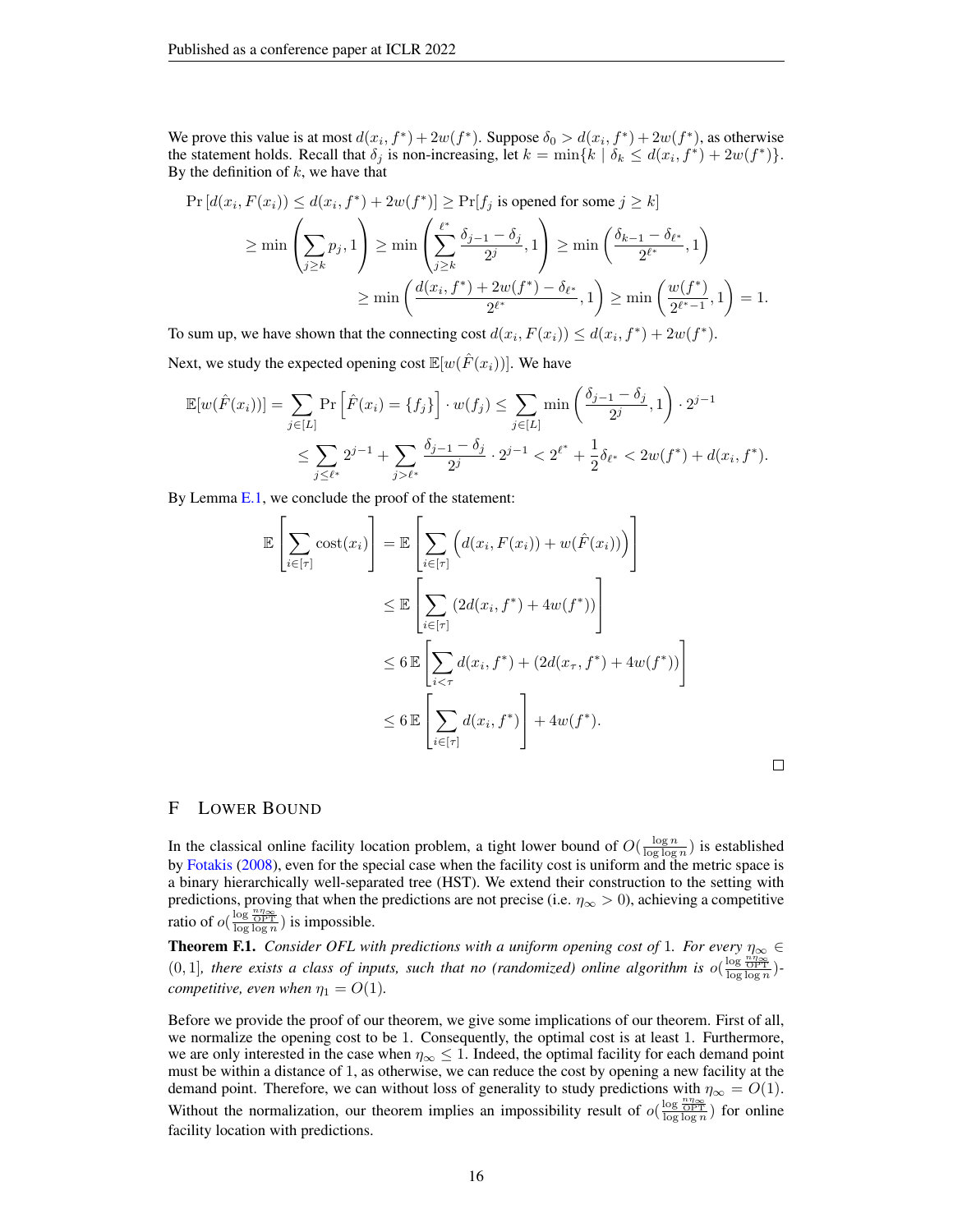Moreover, recall the definition of total prediction error  $\eta_1 = \sum_{i=1}^n d(f_{x_i}^{\text{pred}}, f_{x_i}^{\text{opt}})$ , which is at least  $\eta_{\infty} = \max_i d(f_{x_i}^{\text{pred}}, f_{x_i}^{\text{opt}})$ . Our theorem states that even when the total error  $\eta_1$  is constant times larger than the opening cost of 1, there is no hope for a good algorithm. Note that our bound above holds for any constant value of  $\eta_{\infty}$ . As an implication, our construction rules out the possibility of an  $o(\frac{\log \frac{\eta_1}{\text{OPT}}}{\log \log n})$ -competitive algorithm.

*Proof.* By Yao's principle, the expected cost of a randomized algorithm on the worst-case input is no better than the expected cost for a worst-case probability distribution on the inputs of the deterministic algorithm that performs best against that distribution. For each  $\eta_{\infty}$ , we shall construct a family of randomized instance, so that the expected cost of any deterministic algorithm is at least  $\Omega(\frac{\log \frac{n\eta_{\infty}}{\text{OPT}}}{\log \log n})$ -competitive.

We first import the construction for the classical online facility location problem by [Fotakis](#page-9-2) [\(2008\)](#page-9-2). Consider a hierarchically well-separated perfect binary tree. Let the distance between root and its children as D. For every vertex i of the tree, the distance between i and its children is  $\frac{1}{m}$  times the distance between  $i$  and its parent. That is to say, the distance between a height  $i$  vertex and its children of height  $i + 1$  is  $\frac{D}{m^i}$ . Let the height of the tree be h.

The demand sequence is consisted of  $h + 1$  phases. For each  $0 \le i \le h$ , in the  $(i + 1)$ -th phase,  $m<sup>i</sup>$ demand points arrive consecutively at some vertex of height i. For  $i \geq 1$ , the identity of the height i vertex is independently and uniformly chosen between the two children of i-th phase vertex.

Consider the solution that opens only one facility at the leaf node that is the  $(h+1)$ -th phase demand vertex and assign all demand points to the leaf. The cost of this solution equals

$$
1+\sum_{i=0}^h m^i \sum_{j=i}^{h-1} \frac{D}{m^j} \leq 1+\sum_{i=0}^{h-1} m^i \frac{D}{m^i} \frac{m}{m-1} = 1+hD\frac{m}{m-1}.
$$

This value serves as an upper bound of the optimal cost. I.e.,  $OPT \le 1 + hD \frac{m}{m-1}$ .

Next, we describe the predictions associated with the demand points. Intuitively, we try the best to hide the identity of the leaf node in the last phase. We denote the leaf node as  $f^*$ , which is also the open facility in the above described solution. Our prediction is produced according to the following rule. When the distance between the current demand point and  $f^*$  is less than  $\eta_{\infty}$ , let the prediction be the same as the demand vertex. Otherwise, let the prediction be the vertex on the path from the current demand point to  $f^*$ , whose distance to  $f^*$  equals  $\eta_{\infty}$ .

We prove a lower bound on the expected cost of any deterministic algorithm. We first overlook the first a few phases until the subtree of the current demand vertex has diameter less than  $\eta_{\infty}$ . Let it be the  $h'$ -th phase. We now focus on the cost induced after the  $h'$ -th phase and notice that the predictions are useless as they are just the demand points. When the  $m<sup>i</sup>$  demand points at vertex of height *i* comes, we consider the following two cases:

**Case 1:** There is no facility opened in the current subtree. Then we either open a new facility bearing an opening cost 1 or assign the current demands to facilities outside the subtree bearing a large connection cost at least  $\frac{D}{m^{i-1}}$  per demand. So the cost of this vertex is  $\min\{1, Dm\}$ .

**Case 2:** There has been at least one facility opened in the current subtree. Since the next vertex is uniformly randomly chosen in its two children, the expected number of facility that will not enter the next phase subtree is at least  $\frac{1}{2}$ . We call it abandoned. The expected sum of abandoned facility is  $\frac{1}{2}$  of the occurrence of case 2. Thus the expected cost in every occurrence of case 2 is  $\frac{1}{2}$ .

We carefully choose  $D, m, h$  so that 1)  $mD = 1$ ; 2) the total number of demand points is n, i.e.  $\sum_{i=1}^{h}$  $\sum_{i=0} m^i = n$ ; and  $3\frac{D}{m^{h'}} = \eta_\infty$ . These conditions give that  $(h + 1) \log m = \log n$ ,  $(h' + 1) \log m =$  $-\log \eta_{\infty}$ . Consequently,  $h - h' = \frac{\log n \eta_{\infty}}{\log m}$ .

To sum up, an lower bound of any deterministic algorithm is  $(h-h')\min\{\frac{1}{2},mD\} = \Omega\left(\frac{\log n\eta_{\infty}}{\log m}\right)$ , while the optimal cost is at most  $1 + hD\frac{m}{m-1} = O\left(\frac{\log n}{m\log m}\right)$ . Setting  $m = \frac{\log n}{\log \log n}$ , the optimal